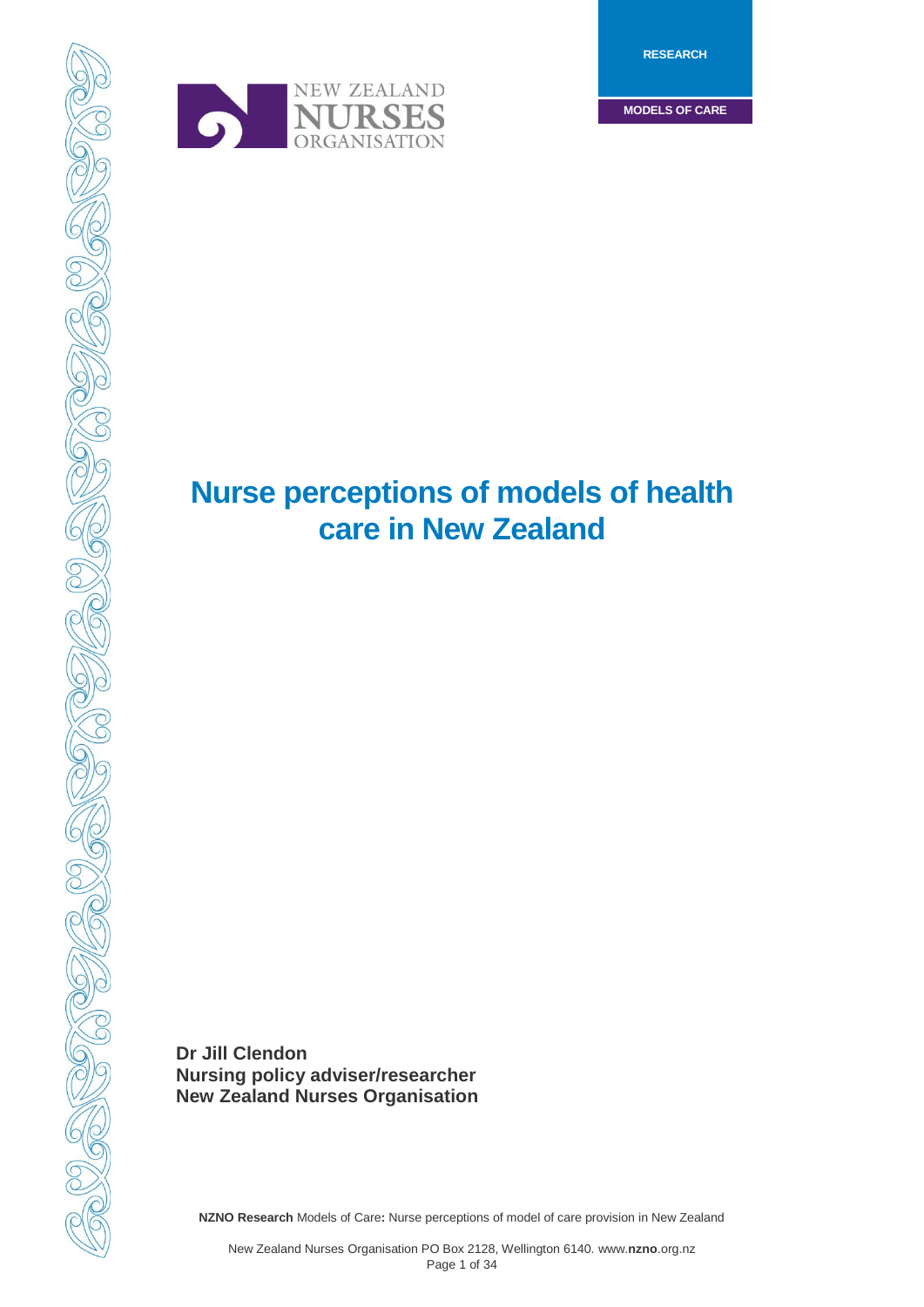## <span id="page-1-0"></span>**Table of Contents**

| <b>Table of Contents</b>       | 2              |
|--------------------------------|----------------|
| List of Figures                | 2              |
| List of Tables                 | 2              |
| <b>Executive Summary</b>       | 3              |
| Introduction                   | $\overline{4}$ |
| Background                     | 4              |
| Method                         | 5              |
| <b>Results</b>                 | 6              |
| <b>Discussion</b>              | 20             |
| Conclusion and recommendations | 26             |
| References                     | 28             |
| Acknowledgements               | 32             |
| Glossary                       | 32             |

## <span id="page-1-1"></span>**List of Figures**

## <span id="page-1-2"></span>**List of Tables**

|--|--|--|--|--|--|--|--|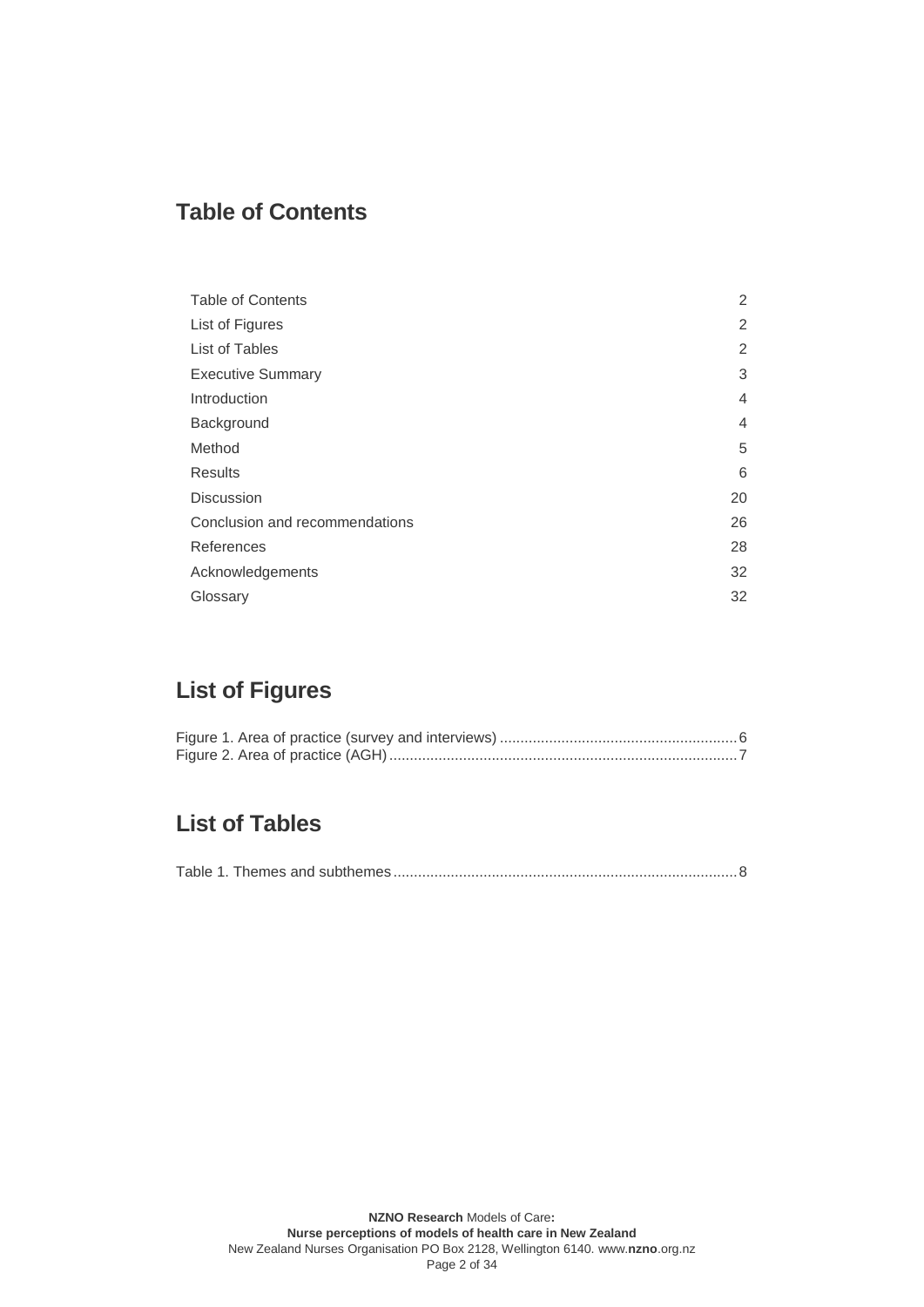## <span id="page-2-0"></span>**Executive Summary**

In a rapidly evolving health environment facing significant challenges associated with an ageing population, ageing health workforce and increasing patient acuity, there is widespread agreement that current models of health care provision will struggle to meet future health need. This project sought nurse leaders' perceptions on models of care to ensure the nursing position is identified, articulated, relevant and available for use in policy development.

## Method

Utilising a broad qualitative approach, the study used a two step process of data collection. An initial narrative survey was sent to lead nursing groups in New Zealand and follow-up interviews were undertaken by phone. A presentation and workshop were also undertaken at the NZNO Te Rūnanga annual general hui (AGH) in August 2013. In total, 37 narratives, obtained from nurse leaders from many practice backgrounds, were analysed seeking common themes and patterns. NViVO qualitative data analysis software was utilised to aid analysis.

### **Results**

Analysis of the narratives identified five core themes and 15 associated sub themes. The five main themes were: people as recipients of care, health professionals, communication, health delivery and Mātauranga Māori.

## Conclusions and recommendations

The findings from this study demonstrate that nurses have an in-depth knowledge of the way in which models of care can and should be developed in this country along with some of the barriers to development and implementation.

In summary, models of care in New Zealand should focus on the following key elements:

- > maintaining the person at the centre of health care;
- ensuring the provision of quality, evidence-based health care;
- > providing mechanisms to enable interdisciplinary practice;
- > clarifying roles and responsibilities between health professionals;
- > enabling nurse-led care;
- > facilitating nurse leadership and authority across the sector;
- > ensuring health professionals have appropriate education and skills to sustain change;
- developing effective communication strategies throughout the sector;
- > focusing on primary health care as an overriding approach to health improvement;
- > maintaining a healthy awareness of the risks associated with the business model;
- > facilitating cultural competence, biculturalism and a commitment to te Tiriti o Waitangi; and
- > enabling Māori-centred approaches to models of care.

We recommend greater involvement of nurse leaders in model of care development across the health sector. We also recommend further New Zealand specific research into many of the aspects listed above. Nurses have a clear vision for how approaches to health care can be improved and it behoves funders, providers, and policy makers to ensure this perspective is acknowledged and included.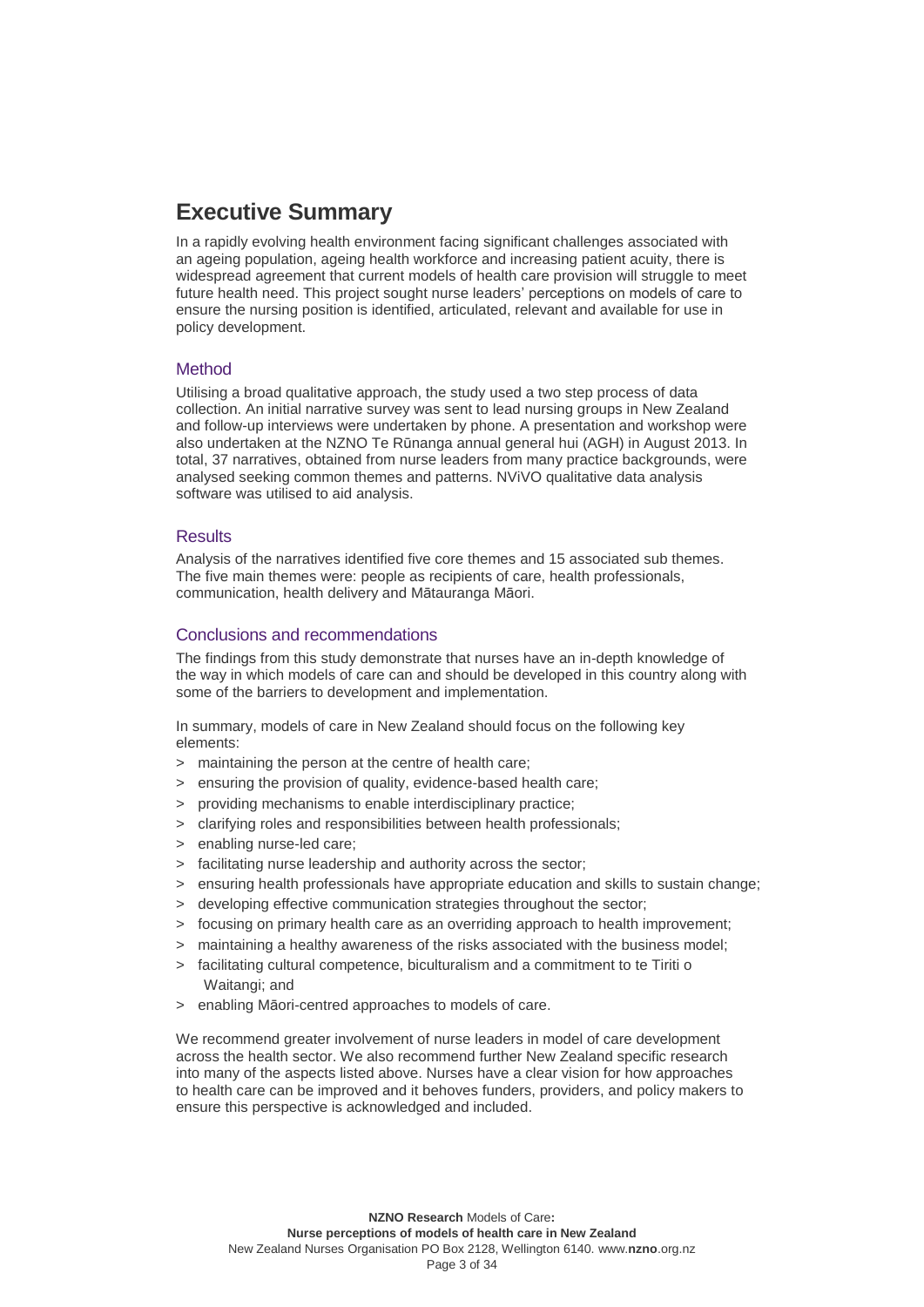## <span id="page-3-0"></span>**Introduction**

**In a rapidly evolving health environment facing significant challenges associated with an ageing population, ageing health workforce, increasing patient acuity, and resource constraint there is widespread agreement that current models of health care will struggle to meet future health need. The term "models of care" has seen increasing usage over the past five years with frequent reference to "changing models of care" or "new models of care" in many Ministry of Health policy documents. These new models of care are destined to change the face of health care in Aotearoa New Zealand and provide a means of addressing the changing health needs of New Zealanders. However, the nursing perspective is often missing from much of this policy work, despite nurses being the largest health workforce and providing the bulk of health care in this country. This project explored the perceptions of nurse leaders regarding current and future models of care in New Zealand, to ensure the nursing position is identified, articulated and relevant for policy development.**

## <span id="page-3-1"></span>**Background**

In 2011, NZNO developed a vision for nursing that outlined a future direction for nursing in a range of areas including health sector models of care (Clendon, 2011). With specific reference to models of care the vision states:

*Innovative and flexible models of care that are person-centred will be developed and evaluated by nurses. Technology, enhanced communication, and new treatment modalities will be utilised to ensure that models of care are appropriate, cost effective and meet the needs of all people. People will be consulted about the models that best meet their needs and nurses will work collaboratively with other health professionals to meet these needs. The principles of whakawhanaungatanga, manaakitanga, rangatiratanga, and wairuatanga<sup>1</sup> will continue to guide professional nursing practice...(p.12)*

This project extends the vision by seeking nurses' perceptions on models of care to ensure that development and implementation of models of care is based on best practice and the best available evidence as proposed in the vision statement. 'Models of care' is a multifaceted concept with no one definition. In essence however, a model of care describes the way in which services are designed and delivered (Queensland Health, 2000; Davidson, Halcomb, Hickman, Phillips, & Graham, 2006). A model of care should:

- have a theoretical basis:

 $\overline{a}$ 

- be underpinned by evidence;
- incorporate defined standards and principles;
- include a framework that provides a structure for implementation and evaluation (Davidson, et al 2006).

Examples of models of care in nursing include nurse-led care, family centred care, the 'recovery model', case management, and pre-admission clinics. Broader models of care across the health sector include primary health care as an over-riding approach to

 $1$  See glossary on page 32 for definitions.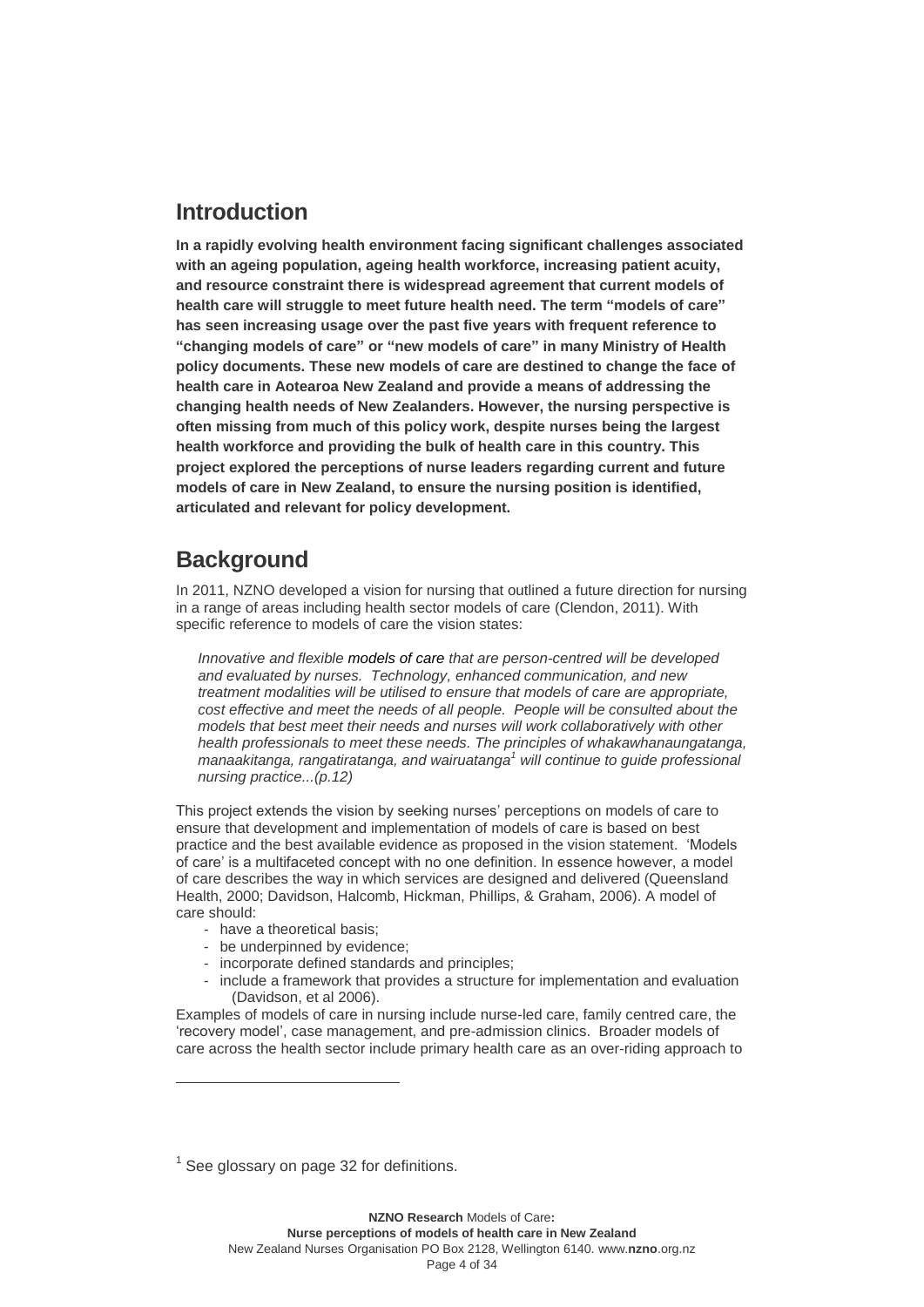health care, general practice, whānau ora, health care in hospitals or in homes, and specialist health services in major centres. While there are endless possible approaches to health service delivery, the following elements appear to be common to those models identified in the literature as most successful:

- > Interdisciplinary care (where each team member recognises and respects the knowledge and skills others bring to the care of a patient).
- > Collaborative teamwork (with the right person providing the right care at the right time at the right place to the right person).
- > Patient-centred approaches
- > Consultation and engagement with end users, clinicians, managers, and key stakeholders throughout the development and application of any model
- > Robust evaluation
- > Organisational commitment

(Cooper et al., 2012; Germain & Cummings, 2010; King et al., 2011; Kruis, et al., 2013; Mead & Bower, 2000; Munn, Tufanaru, & Aromataris, 2013; Petri, 2010; Reeves, et al., 2013; Schmied et al., 2010; Smith, Allwright, & O'Dowd, 2007; Wong & Cummings, 2007; WHO, 2008; Zwarenstein, Goldman, & Reeves, 2009).

Engaging nurses in model of care development, implementation and evaluation is clearly essential to maximising outcomes. This project sought nurse leaders' perceptions on existing and future models of care across the New Zealand health sector.

## <span id="page-4-0"></span>**Method**

Using a broad qualitative approach, this study sought to identify and understand nurses' perspectives on models of care in New Zealand to ensure the nursing position is identified, articulated and relevant for policy development. The study used a two-step process of data collection. An initial narrative survey was sent to all NZNO college and section chairs (20), members of the National Nursing Consortium (9), the two copresidents of NZNO, and NZNO regional council chairs (11) for dissemination. This purposive sampling approach was used to target nurse leaders across New Zealand, with the dissemination email requesting the survey be forwarded to other nurses who recipients thought may be interested in the survey. Nurse leaders were targeted due to the knowledge it was anticipated this group had about models of care. It is unknown how widely the survey was disseminated beyond these groups but a total of 26 written narratives were submitted via the survey portal and a further 10 telephone interviews using the same set of questions were undertaken with those who either agreed to a request in the survey, or who were identified during initial telephone conversations. The telephone interviews were not tape recorded but comprehensive notes were taken and returned to the interviewee for checking. Interviewees were invited to make any additions or amendments. In addition, a presentation and workshop were undertaken at the NZNO Te Rūnanga AGH in August 2013. Participants were invited to consider the questions and place "post-it" notes on posters around the room with their thoughts on the questions. This data was collated into a single narrative. In total, 37 narratives were then analysed seeking common themes and patterns. NViVO qualitative data analysis software was utilised to aid analysis.

Ethics approval to undertake the study was obtained from Victoria University of Wellington's Human Ethics Committee: approval #20092.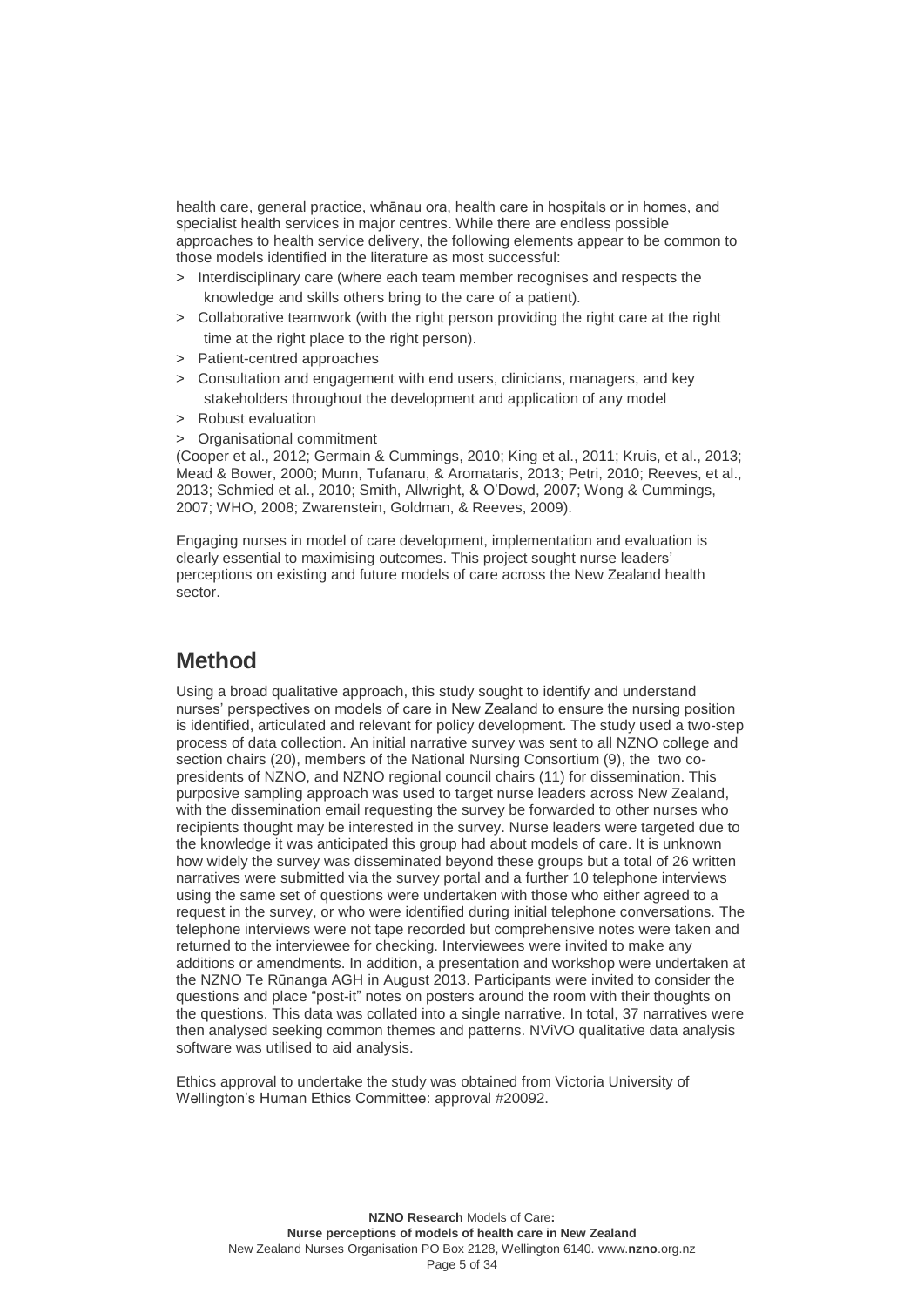## <span id="page-5-0"></span>**Results**

### **Demographics**

The majority of survey and telephone interview participants were aged over 50 with this likely to reflect the purposive sampling approach that sought nurse leaders. Most were female (n=32/36), and of European ethnicity with six participants identifying as Māori. Participants came from a range of practice backgrounds. Figure one shows the broad area of practice of each participant who participated in an interview or survey. All participants at the NZNO Te Rūnanga AGH were Māori and numbered approximately 115. Participants at the hui also came from a range of backgrounds including primary health care (n=31), mental health (n=7), DHBs (n=23), aged care (n=7) and other (mostly students, n=47). Figure two shows the broad area of practice of each participant who participated at the AGH.

#### <span id="page-5-1"></span>**Figure 1. Area of practice (survey and interviews)**



**Area of practice**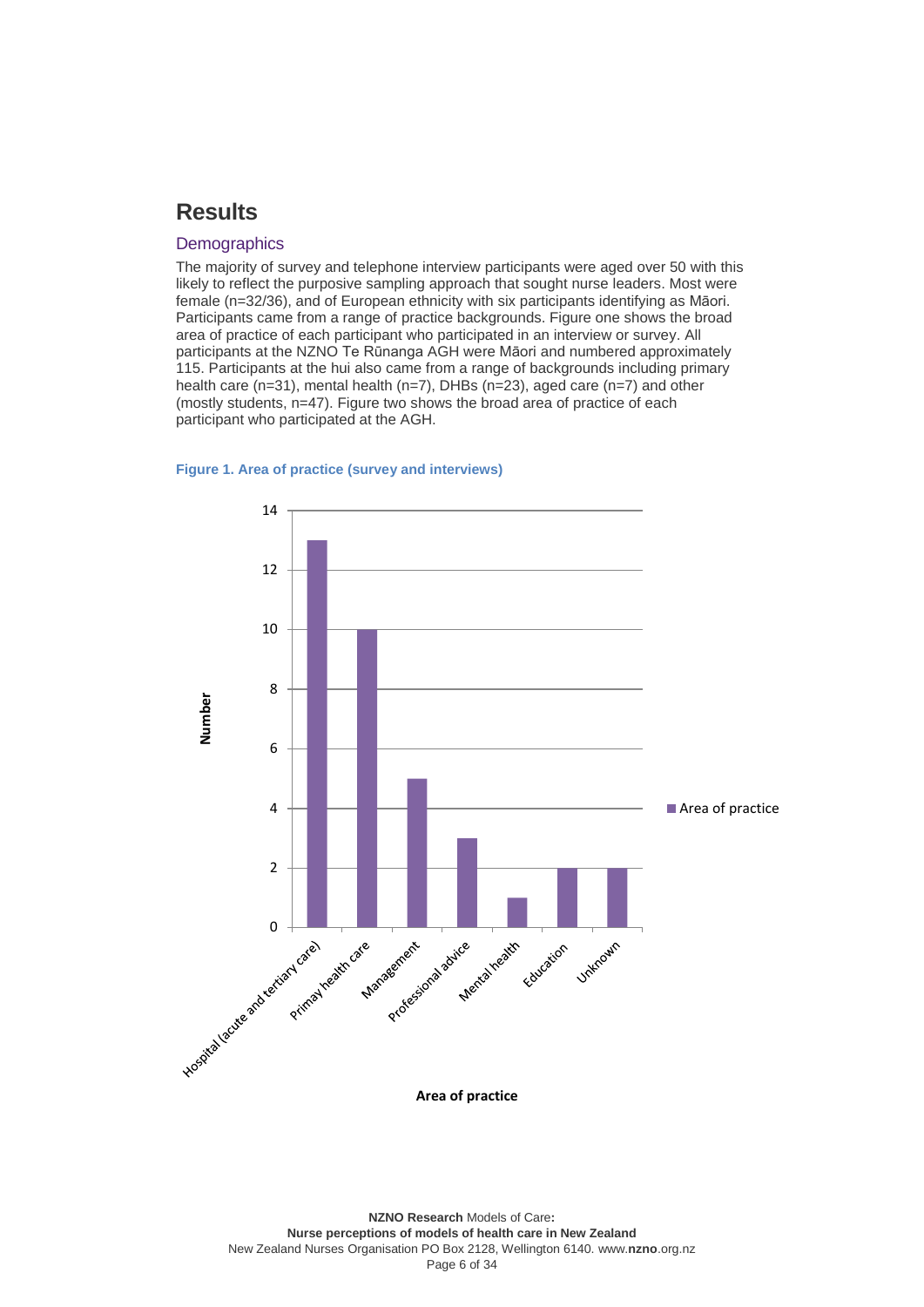<span id="page-6-0"></span>



## Core themes

Analysis of the narratives identified five core themes and 15 associated sub-themes. These are outlined in table one. Each of these themes is presented in detail along with representative quotes from participants. The practice role of the participant is included by each quote.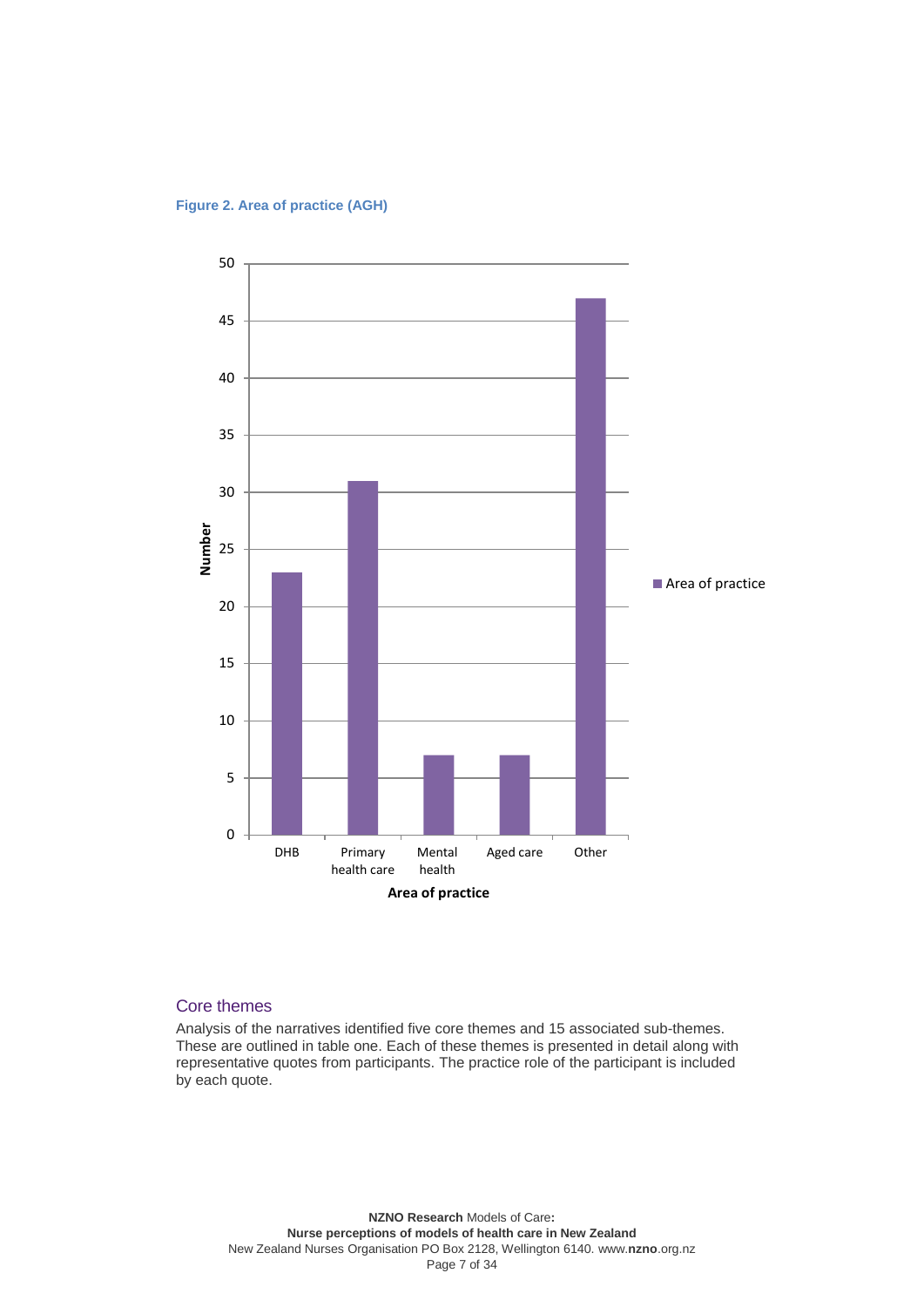#### <span id="page-7-0"></span>**Table 1. Themes and subthemes**

| <b>Theme</b>         | <b>Descriptor</b>                                           | <b>Sub themes</b>           |
|----------------------|-------------------------------------------------------------|-----------------------------|
|                      | People as recipients of In this theme, the focus is on      | Patient-centred care        |
| care                 | people as recipients of care                                | Quality                     |
| Health professionals | In this theme, the focus is on                              | Interdisciplinary practice  |
|                      | health professionals and their                              | Nursing                     |
|                      | scopes and roles in providing care Leadership and authority |                             |
|                      |                                                             | Education                   |
| Communication        | In this theme, the focus is on the                          | Interpersonal communication |
|                      | value of communication in relation Integrated care          |                             |
|                      | to quality of care                                          | IIT infrastructure          |
| Health delivery      | Here, broad approaches to health                            | Primary health care         |
|                      | care are described including                                | The business model          |
|                      | barriers and facilitators to quality                        | Cultural competence         |
|                      | lcare                                                       |                             |
| Mātauranga Māori     | This theme focuses on                                       | Traditional practices       |
|                      | approaches to health that are                               | Whānau-centred care         |
|                      | based around Māori ways of                                  | Tuakana teina               |
|                      | knowing                                                     |                             |

### **People as recipients of care**

This theme focuses on people as the recipients of care and their role within models of care. Two sub-themes are captured here: patient-centred care and quality.

### *Patient-centred care*

There was a strong belief that services needed to be patient centred and responsive to patient needs, with funding following the patient.

*Services need to be wrapped around an individual – at home, in the community, with occasional forays into secondary and/or tertiary care. (Nurse adviser)*

*Services should be designed so that patients have choice about their health care "home" and the funding follows on that basis. The focus should be on need - at an individual and community level and then providers aligned with those needs in collaborative interdisciplinary teams. (Primary health care nurse)*

*Take on board consumer recommendations. (Participant – Te Rūnanga NZNO AGH)*

*People are central – work around their needs before health in NZ can be achieved – people must be central to health targets. (Participant – Te Rūnanga NZNO AGH)*

One participant talked of a model that guided her individual practice with patients:

*CARE is the abbreviation for the following concepts: C represents compassion, body language, voice, attitude. A represents accountability: to the client, organisation, whānau, community, government and the nursing profession. R represents respect, being mindful of where this person has come from and their whakapapa. E represents enabling excellence: best practice guidelines, monitoring, preceptoring. (Primary health care nurse)*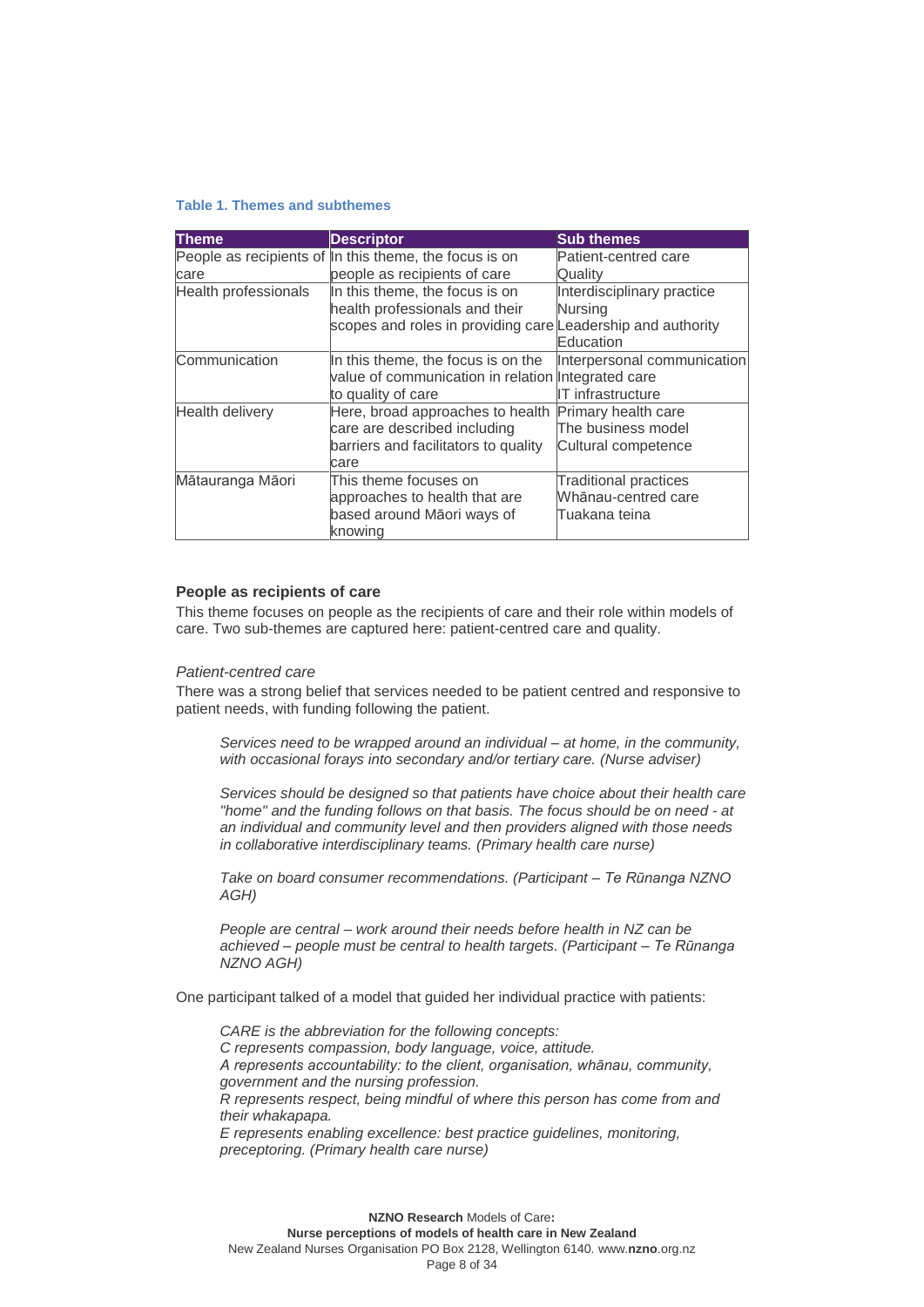#### *Quality*

In this sub-theme, participants talked about how important quality of care was to patient outcomes and the differing ways this could be achieved through effective models of care.

*A model of care that ensures that health care for the New Zealand people is accessible and of a high standard is important and imperative if New Zealand is to be affiliated with countries who are leaders in healthcare delivery. (Clinical nurse specialist)*

*Whatever is derived by the process it has to meet a standard of criteria; has to be cost effective (within budget); efficient (meet defined goals & outputs); meet standard employee contractual agreements; is research based if research exists; if deviates from other current known models of accepted norm the research & reasoning is clearly defined (in which case a review period is instigated to ensure objectives are met); is robust & allows for service & staffing needs; follows a robust change process to ensure staff participation & engagement. (Charge nurse manager)*

### **Health professionals**

This theme focuses on health professionals and their role in providing care and developing models of care. Four sub-themes capture the various elements of this theme. These are: interdisciplinary practice, nursing, leadership, and education.

#### *Interdisciplinary practice*

Participants strongly believed that interdisciplinary practice was essential and, although not all practitioners functioned in this way, many workplaces were moving toward this model. Tied up with interdisciplinary practice were accountability for practice, partnership with other health professionals, and effective practice with health care assistants (HCAs) and other ancillary team members.

*[There are] not many health practitioners who wouldn't work collaboratively. There are lots of examples of where doctors work closely with nurses. It's often the people not on the ground who don't see that collaboration is actually going on. Some places collaboration is interdisciplinary, some it is multidisciplinary. Often it is the system that does not allow interdisciplinary practice. Pendulum is swinging more toward interdisciplinary. (Nurse Practitioner)*

*Teamwork, collaborative practice, interdisciplinary team work – this is essential. If a nurse can't work in this way, then they put that person at risk...Nurses need to be mindful of their own accountability but need to be mindful of who they can collaborate with. (Nurse adviser)*

*A focus on health rather than illness. Efficient and timely referrals made to appropriate clinicians, using the skills and knowledge of all health professionals [is essential]. (Care co-ordinator)*

*Relationships and collaborative practice – there has to be a level of communication and respect between practitioners – equity of employment has been an issue. There are new and younger doctors now starting to come into practice who have a better understanding of nursing practice. (Primary health care nurse)*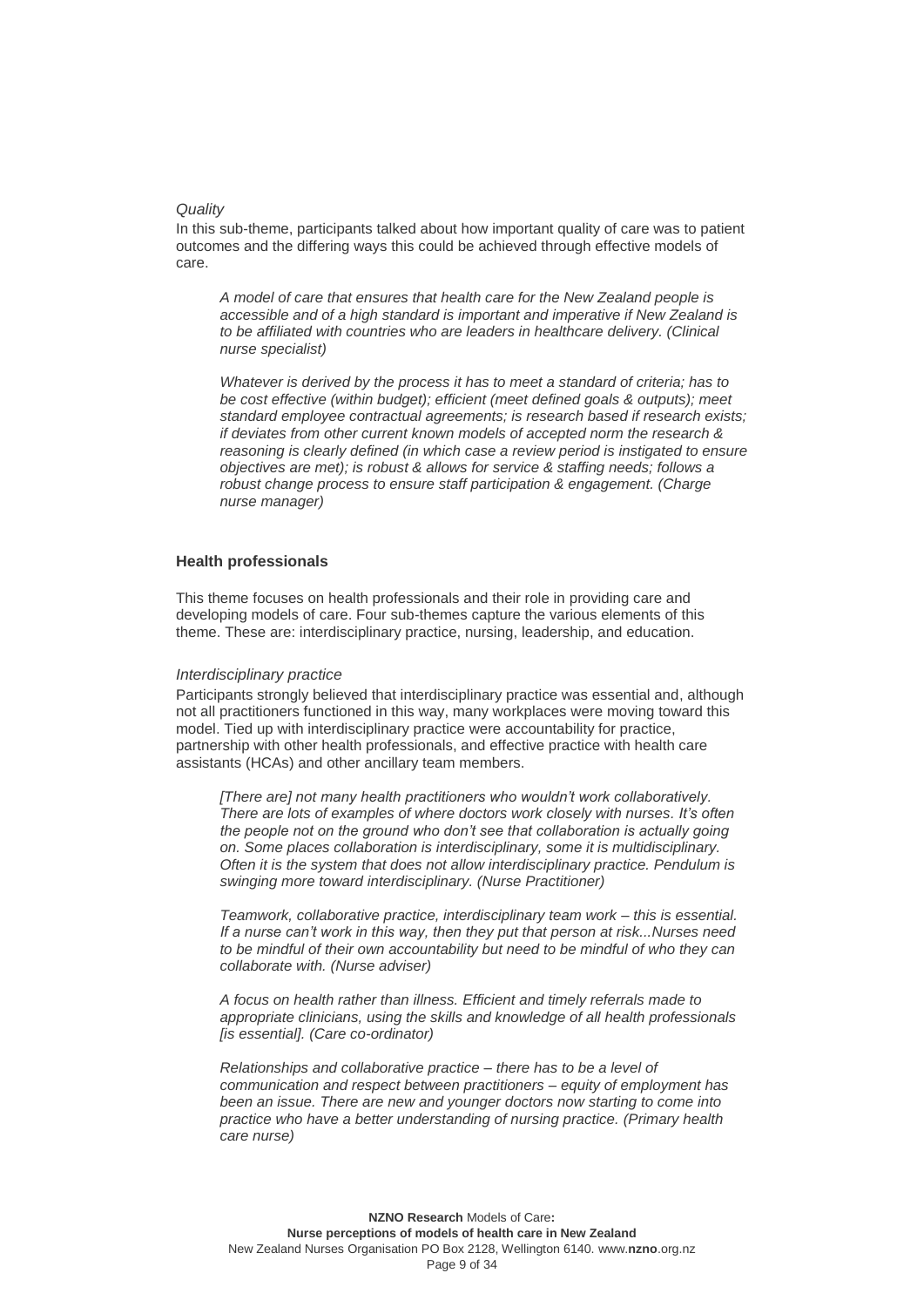*Current model is individualistic and compartmentalised. Healthcare should involve as many people as may be affected by an individual's diagnosis as long as that person consents to this approach. (Manager)* 

*Barriers need to be broken down between nurses and doctors although I do feel in rural areas this has already happened due to necessity. Specialists in tertiary hospitals need to respect and value the nurses ability who are working in rural areas. This can be achieved by meeting and working with the teams in their environments so they get a good picture of the environment they are working in. (Charge nurse manager)*

Participants' comments on HCAs suggest there is support for this model but there is significant work to be done to achieve optimal conditions for improved patient outcomes.

*RNs are confused – they still think they are 'caring for' but need to switch to 'caring about'. They should have the primary relationship with the patient and demand accountability from the EN and HCA. RNs believe they are not as important as CNS, but need to do more than ENs and HCAs, and can't articulate this difference. The RN needs to think about who the patient is, what the whole package of care is for that person and the best way to give that care. (Educator)*

*...predicted nursing shortages may mean that nurse assistants are going to be utilized more for some aspects of care. (Clinical Nurse Educator)*

#### *Nursing*

There were a number of elements associated with this sub-theme, in particular a strong belief in nurse-led care as an effective approach to care provision (although much greater funding and a reconsideration of education priorities were noted as being required to roll this out). Some of the types of nurse-led care mentioned by participants included: having a greater role in clinics and small, rural emergency departments; nurse-led clinics in long-term conditions' management, schools, and communities; nurse prescribing; patient management in specialty areas; higher numbers of nurses at the bedside managing the patient pathway; more and better use of nurse practitioners (NPs); nurses as business partners and owners in primary health care; and nurse-led discharge with community follow-up and care.

*Entry to PHC and mental health services would probably be via a nurse or perhaps a pharmacist who would triage and either treat/discharge or refer/admit...Nursing would manage predictable long term conditions referring as required. Nursing would also take on a significant role in wellness management and promotion and to enable this to happen funding streams for this work will be required to incentivise its development. [With regard to] acute inpatient provision - some further services will shift into PHC with flying squad types of arrangements; nurse led discharge will be adopted nationally; nursing team models will be used to provide nursing services with a skill mix of 80/20 RN/EN depending on the clinical unit. Aged care - residential facilities will have NPs servicing 2-3 facilities to provide health services. Nursing and personal care delivery models will have an enriched skill mix of RN/EN/HCA to enable sound quality care. (Manager)*

*The potential of the nurse practitioner role has not yet been realised. (Clinical nurse educator)*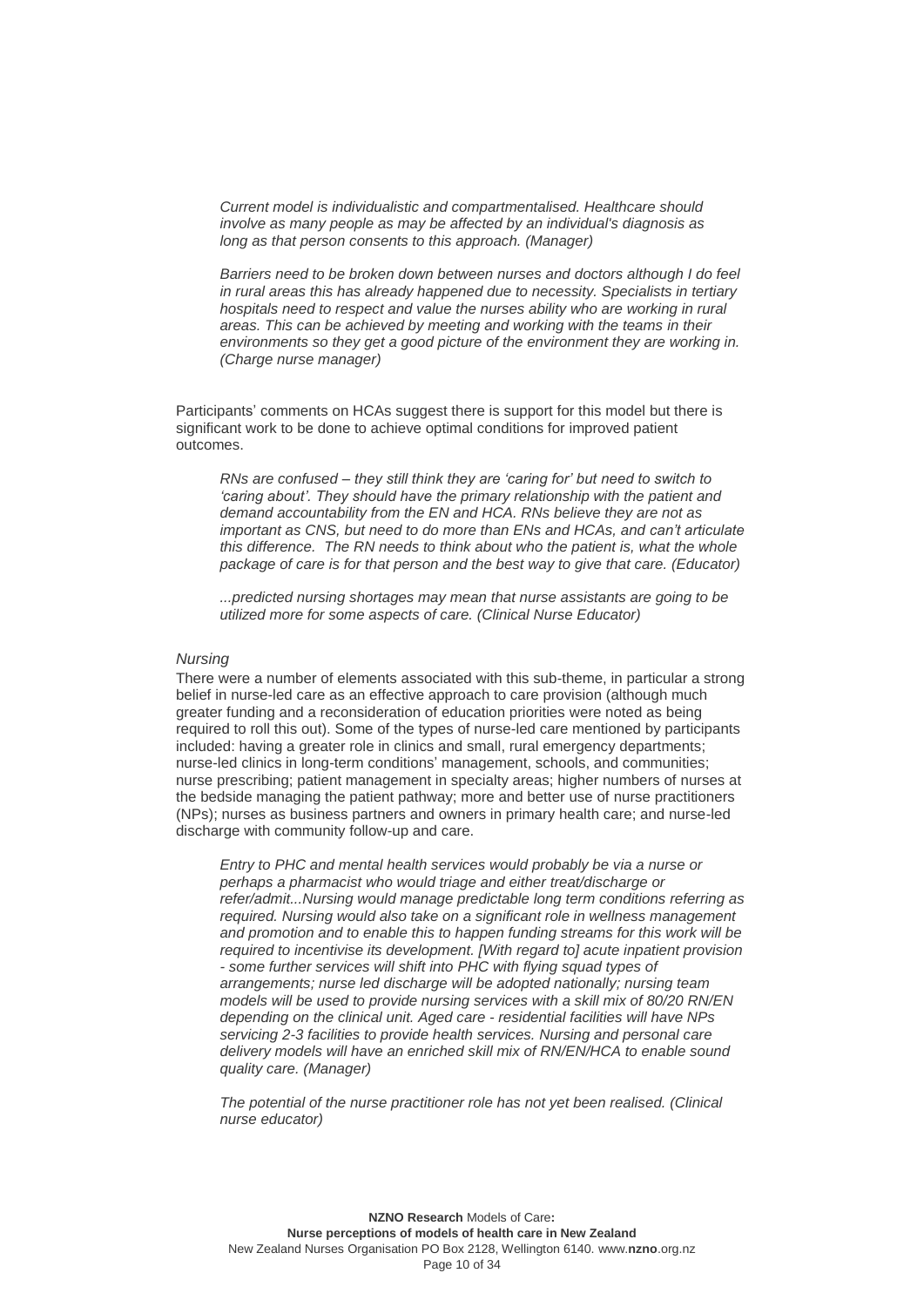*[Nurses should have] a greater role in clinics and small rural emergency departments with the support of telemedicine. (Charge nurse manager)*

*More nurse led clinics and specialist practitioners in place to support the medical team & ease some of the pressures which leads to communication breakdowns, delayed treatment for patients and reduced access to timely healthcare for some patients. (Care co-ordinator)*

There was a sense there needed to be greater clarity between what generalist and specialist nurses do and, as mentioned above, what HCAs do. Where some called for the nurses to be largely generalist, others felt this should not be at the expense of specialist nurses.

*[Nurses should be] everywhere but cognisant of people as part of families as part of communities – generalists with specialist back up. The many, few, some model. The role of regulated and non-regulated personnel needs to be considered. (Nurse adviser)*

*We need to understand each others roles in terms of generalist or specialist. Generalist can often think it is not their role as there is a specialist who will do it. Generalist sits back and waits for the specialist to tell them what to do. (Clinical nurse educator)*

*Need some serious thought about the best deployment of RNs and we need to clarify their relationship to what CNS's do and what HCAs and ENs do. (Educator)*

#### *Leadership and authority*

Participants strongly believed nurses needed to step up and take on stronger leadership roles across the sector, if change was to be achieved. There was concern that, although there were nurse leaders within most organisations, sometimes their voice lacked authority and the voice of the clinical nurse was largely absent. Where opportunities had been present to speak up, change was successful.

*There is the barrier of the environment not hearing what nursing can offer. Nurse leaders in organisations are sometimes afraid because they see it as a professional or clinical risk to speak up. (Nurse adviser)*

*Clinical nursing experts do not have the power of influence compared to operational nursing leaders. Medicine get their mana from being a clinical expert. E.g. 0.5 clinician, 0.5 medical director. This person is respected because they are as a physician. In nursing and nursing leadership it is operational. Leadership documents come out wanting to strengthen clinical leadership – but it is all about charge nurse managers and directors of nursing – the voice of clinical experts of nursing is often absent. (Nurse practitioner)*

*The Charge Nurse role needs strengthening with more control over budgets and model of care. Often the model of care is inflicted from outside by managers who have no clear idea of the needs and resources of the communities or their organisation. The standard view is that the CNM are too close to have the wider overview which may not be the case if given the chance to step back with their teams to review, reflect and research. Our experience has been provision of the latter which has seen an innovative, cost effective, robust model open to review and change according to clinical and community needs. (Charge nurse manager)*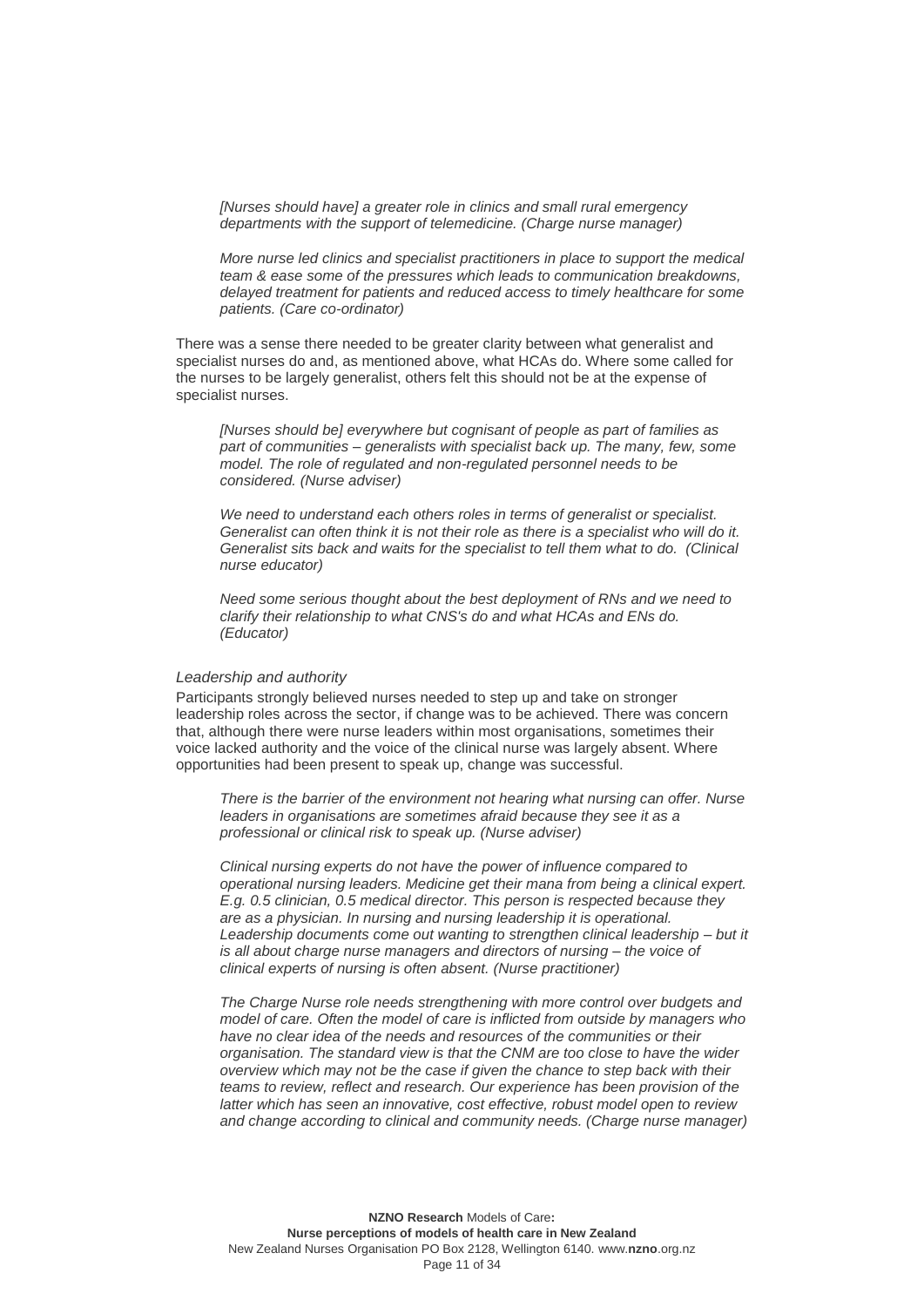There was also a sense among some participants that current leadership models (whether nursing or not) are often based around the individual personality of the leader (which could be a barrier or a facilitator), rather than the evidence. For example, where good evidence exists of excellence in models of care, these models of care were often not rolled out to other areas, with roll out reliant on an individual's decision-making.

*Why are the innovations not rolled out elsewhere e.g. Christchurch shared care model – we need less personality and more change management across the sector. Need to get more KPIs at a higher level so that those at the top see the importance of PHC. Individual personality can limit culture of a workplace but this should not be the case. (Nurse practitioner)*

*...with advanced nursing practice – this still relies on individual leaders within nursing to drive change and not the evidence... (Nurse adviser)*

There were a number of suggestions for approaches that could improve leadership and authority including more effective mentorship and preceptorship.

*Talk language of success, not 'what if' but 'we are'. Identify and groom the next lot of leadership from year one. Nurture year one and give opportunity to apply skills to nurture and support so by year 3 they can fly. (Participant – Te Rūnanga NZNO AGH)*

If you give [nurses] a good preceptoring you will have that person for life, but if *you get a dicey preceptor or there is no mentoring then people just lose their way. There are so many solo positions and this makes it more challenging – people are going for the cheaper option so they get the less experienced nurse who may not have the skills. It's not good for our profession to not provide the support these nurses need and we lose them. (Primary health care nurse)*

*Tuakana* teina – safety, awhi, communication, networks – Ngā Manukura o Āpōpō*, mentorship, being strategic in planning. (Participant – Te Rūnanga NZNO AGH)*

### *Education*

Participants made significant comments on developments that needed to occur in nursing practice and education so nurses could work within new models of care and achieve better health outcomes for recipients of care. Business skills, greater understanding of nurses' role in relation to others and the need for effective supervision and delegation, better use of information technology in managing the patient journey, and better understanding of the influence of funding, contracts, legislation and the policy cycle on nursing practice were all identified as areas needing development.

*Nurses are fundamental to the health of New Zealanders however we can be our own worst enemies. We need to get smarter and wiser about the business environment and how to work this to our advantage. We often clamour about lack of funding and access, but have failed to develop business skills which would allow us to position ourselves well. (Manager)*

*Greying of the faculty is of concern. Change must start with the faculty in terms of what their understanding is of nursing practice at the ward level and the importance of delegation and supervision. (Educator)*

We need to be talking constantly to the nurse education institutions to make sure *their ideas and our ideas are on the same page. Need to ensure nurses are*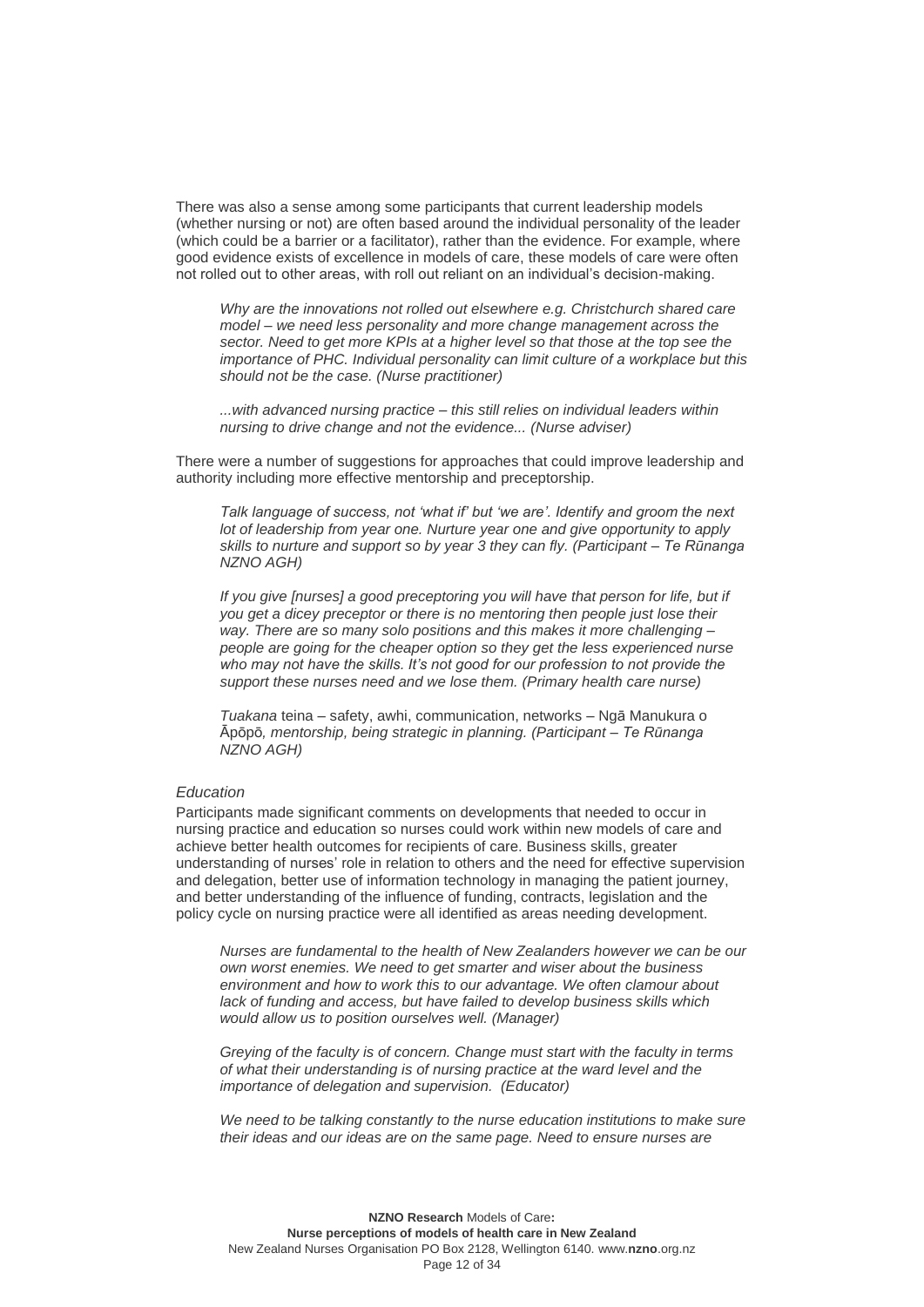*getting the right education in IT and communication skills. (Clinical nurse educator)*

*Students don't understand fully the legislation and policy that frames the health care sector e.g. Vote Health and how these impact on the care that is provided. In primary care the need to consider the other determinants of health e.g. cost of a dressing, type of dressing so a person can manage this in terms of their personal circumstances, appears to be lacking. We need significantly greater focus on primary health care and what this is and how the structures work to fund and access services for people. This seems to be missing. The school of nursing when talked to about this seemed to be really uninterested in providing this information. We need our younger nurses to be knowledgeable and a bit 'bolshie'. They need to have the information to be able to make change in primary care – need to know where funding comes from and where it goes. Many in the secondary sector don't understand the planning and funding cycle either – nurses need to know this stuff. (Manager)*

Some felt that the nurse entry-to-practice (NEtP) programme was not sufficiently focused on clinical practice.

*Too much emphasis being put on post graduate study in the NEtP year without there being enough focus on how they are practicing and what accountability of practice looks like. The NEtP year should be the highest level of clinical scrutiny the nurse should face and yet those nurses who need more support are often not getting it. (Nurse adviser)*

*Give trainee nurses more clinical time! NEtP was supposed to address the inadequate training that nurses arrive on the wards with. Instead students are given another poxy uni paper to do! I find that so moronic. (Staff nurse)*

Participants also believed the focus of nursing care may need to change from complete hands-on care to overseeing the patient journey and ensuring all care is compassionate, of high quality and completed in a timely and appropriate manner.

*I suspect the BN needs major overhaul to increase focus on PHC strongly and to clarify that what RNs need to do in hospitals is plan, assess and evaluate care through skilled supervision and delegation of so called basic care. Understand the importance of RNs talking to/assessing patients and of participating in ward rounds and multi disciplinary meetings. At the moment they are meant to do everything and failing at all of it. Hence their misery. (Educator)*

*Ownership of the 'relationship' between nurse and patient can be problematic*  why do nurses not own the relationship and the care pathway of the patient. *Greater need to add up the different aspects of a picture of a patient to make decisions and follow up – we need to understand our nursing role in more detail – include the psycho-social elements of nursing care but we don't articulate this well. Not sure why? (Clinical nurse educator)*

*Nurses have a central role but all [must be] working to top of scope. Nurses will need to work out what care they are going to let go in order to take on more of the higher level roles eg personal cares etc. (Manager)*

*When you look at undergrad nursing training we have a good comprehensive undergrad program where the student nurse is exposed to a broad array of experiences... Then you go into the MN where they typically have a single mentorship model. The nurses are typically in employment and are expected to find mentorship themselves. It is a flawed model that is not equipping nurses to*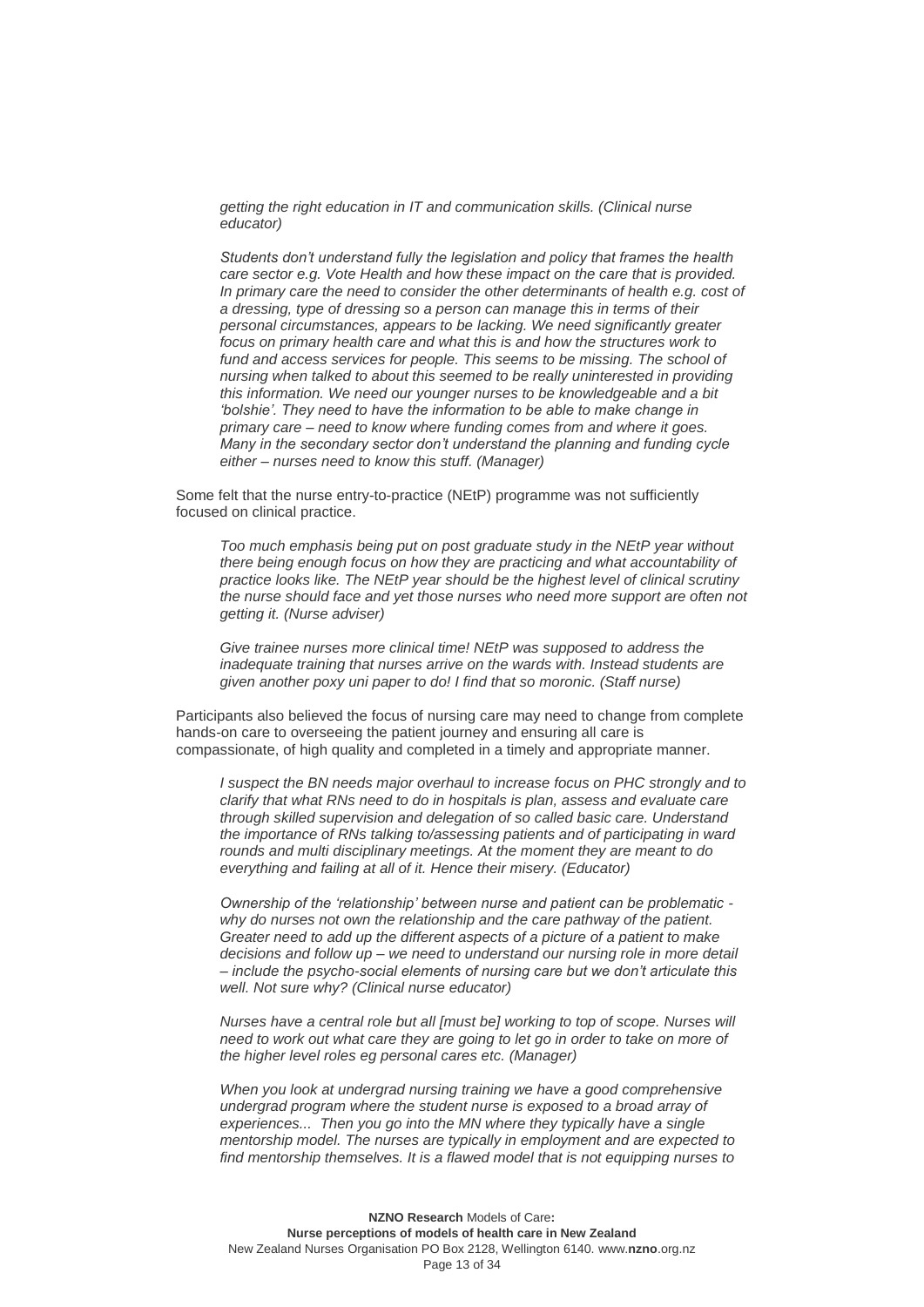*have a high level preparation for portable advanced knowledge and skills across specialities... If you are going to be a PHC NP you don't just do your time in the general practice where you are going to practice, you spend time in ED, in other settings. At present the model is based on good will and the ability of the nurse to establish placements and mentorship. If you have the single mentorship model as we do, then it is very difficult to get buy in from other professionals. We need to set it up in the same way as the undergrad or registrar programmes with rotational placements. (Nurse practitioner)* 

*I feel there needs to be shift up for those nurses working in roles normally done by junior house surgeons in rural areas. They need to be recognised for their ability, this will help with recruitment and retention to these areas. Education funds need to be increased in line with doctors so appropriate training programs are not only available but also well attended for those working at higher levels. (Charge nurse manager)*

## **Communication**

In this theme the focus was on the value of effective communication in relation to quality of care. Three sub-themes comprise this category: interpersonal communication, integrated care and IT infrastructure.

#### *Interpersonal communication*

Interpersonal communication skills were seen as essential to everyday practice. This included the ability to communicate in a common language with medical colleagues, managers, and others within the health care team. Without these skills, nurses would not be heard in clinical, management or policy arenas, and achieving effective interdisciplinary practice and teamwork was considered unlikely.

*Nurses need time to communicate and it's not given enough credibility in the clinical environment. You need to be trusted, credible, have your practice reviewed and scrutinised and respected by peers before you can communicate successfully. If you don't know the person you are communicating with then it will be a very different communication than if you know the person. With teams changing consistently then we need tools to manage communication and nurses need to know and understand these tools to use them effectively. Across, up and down the hierarchy people need to listen and hear what nurses are saying. Submissions are usually sound and well reasoned but there is insufficient weight given to this sometimes. (Nurse adviser)*

*We use a range of approaches to maximise access for targeted populations. We may never get it right for everyone but there is a difference between perceived need and actual need. How do we balance between those who are the 'worried well' and those that truly need to be there and are not coming. We need better communication about where people need to present. We need to educate the community better about where they can access care – don't always need to come into a general practice – can use pharmacy, nurse triage after hours – patients often need reassurance and they don't need to come in to see the nurse or doctor. (Primary health care nurse)*

*Nurses need to start communicating in a common language with their colleagues. We need to be smart about how we present and communicate with others. We need to present ourselves as a little less 'fluffy'. If we do that then we will have fewer problems with our medical colleagues. (Manager)*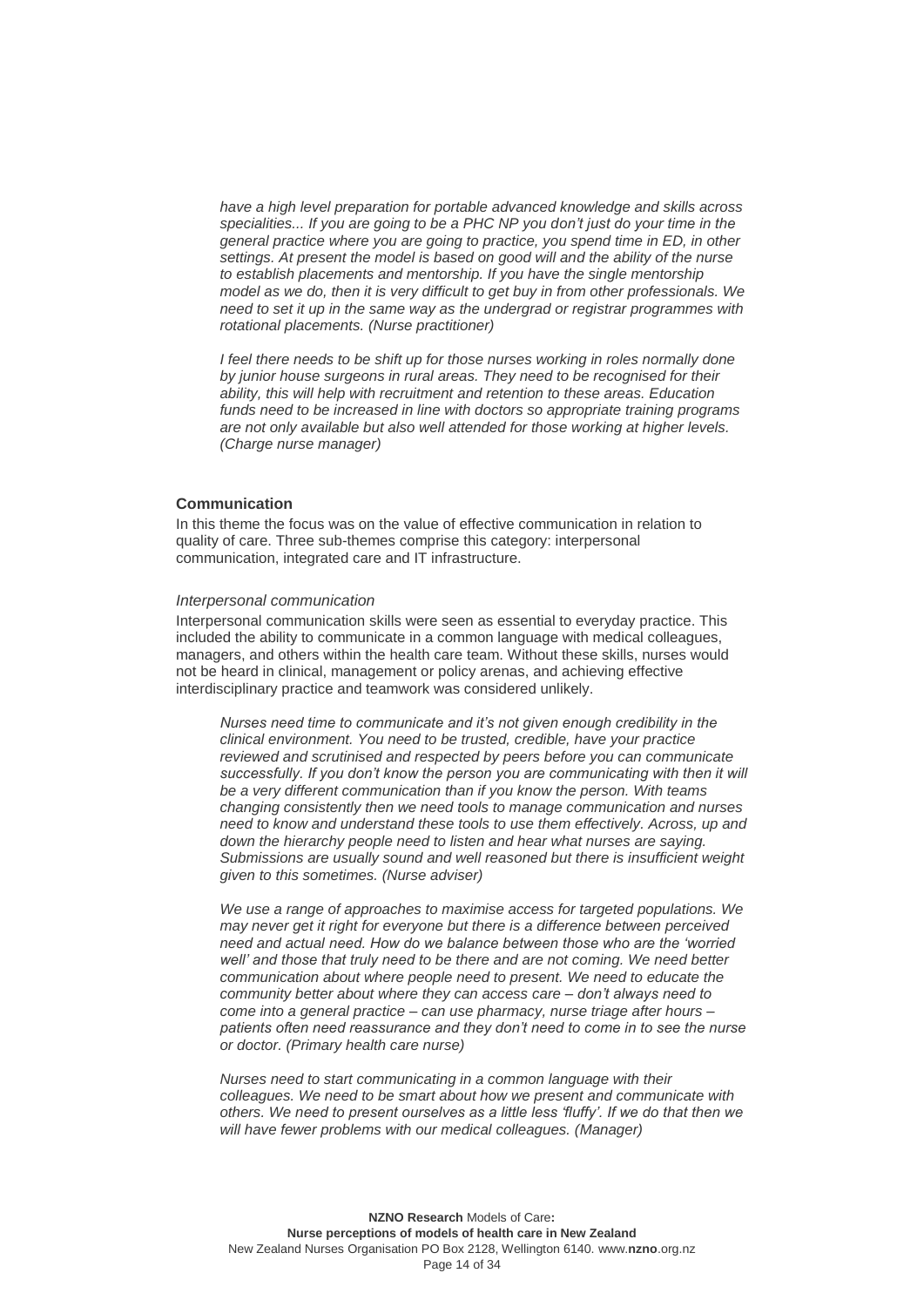*Ensuring that our voices are heard. Senior Māori nurses need to speak up. Be a voice, become engaged in making change. (Participant, Te Rūnanga NZNO AGH)*

### *Integrated care*

Integrated care was identified as a core element of future models of care and good communication was essential for this to be achieved.

*Communication between primary, secondary and tertiary care needs to be much better – if notes would all link, people don't miss out. (Clinical nurse educator)*

*COMMUNICATION and sharing of information. Chronic Disease Management but sharing the responsibility of the patient across all services and the patient active in their own health care outcomes. There would be no line between PC and acute it would all be seamless. (Clinical specialty nurse)*

We need health care provider teams to match the needs of the patients and the *population – the local population. So we need appropriately trained health care providers at various levels so the patient can see the person they need to see when they need to see them. We need a system that communicates effectively throughout the patient's journey, and we need to move away from the primary, secondary, tertiary split. (Nurse practitioner)*

*There should be enough flexibility in the funding model that if we get the model right we should be able to get the funding in the right place. Being smarter about how funding is distributed at the DHB level. DHB funding and planning managers should have more authority to move the funding around the system more. Every time come up with a new approach, the barrier is at the DHB level. Always a concern about fitting things into a budget – might be better communication and better contracting or both. Need to be more flexible. Need a more integrated system that you can move funding around more flexibly. (Nurse practitioner)*

*The ever-changing ways out in the community you have to be a bit of a juggler. We're not that integrated between secondary and primary – everything is held in secondary but the bulk of their care is out in the community. Have the right person leading it, better integration can happen. (Primary health care nurse).*

Although there was a strong belief integrated care was the way forward, participants noted that simple devolution of services from secondary to primary care would not necessarily result in better integrated care. Funding, support, appropriate care pathways and information technology were all considered essential to achieving effective integrated care and reducing fragmentation of the system.

*Funders need to understand that the people providing service have worked together to a philosophy or vision or objective so if you take out the people aspect where the service will be modified you will lose the people who have been leading and doing in those areas. Getting nursing expertise in areas takes time and a lot of it is reliant on the individual nurse being self-aware, professionally aware and aiming toward that target. [Devolution] needs a more systematic approach with mentoring and support for all nurses to enable the system to achieve longer term outcomes. (Nurse adviser)*

*Care in NZ is fragmented and sometimes isolated. Contracts are business orientated therefore do not reflect how the clinician should implement care. (Primary health care nurse)*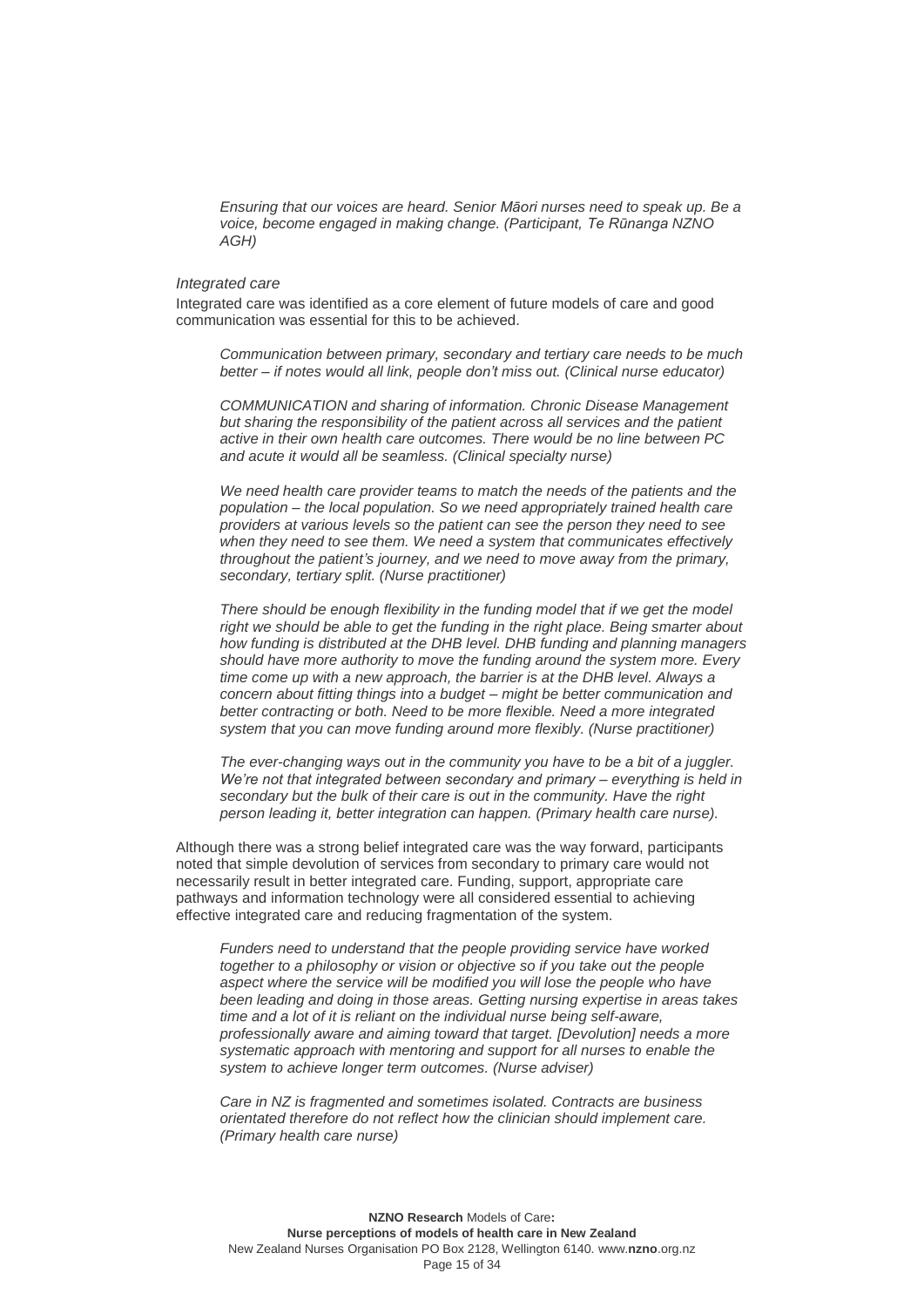#### *Information technology infrastructure*

Participants clearly identified the importance of effective information technology (IT) to improve models of care. This included shared patient records, improved IT knowledge so nurses can use it effectively and share information with patients knowledgeably and appropriately, and the use of telehealth – particularly in rural areas.

*The key is the shared health care record – it is essential we get that right. We need to have every health practitioner seeing the information they need to see. We need to move beyond the privacy issues and the record needs to be seen*  where the patient is. We need a well connected patient record system. If we get *that right then we will see huge improvements in communication. (Nurse practitioner)*

*Information technology – need to talk more to patients about websites – we need to have more knowledge about websites to be able to safely refer patients. Smartphones, tablets, snatches of information not huge information sheets. The future will look quite different. (Clinical nurse educator)*

*Health promotion in primary care relies or is starting to rely on social media moving toward electronic forms. But not all people have access to these things. Still going to need the personnel to deliver healthcare – telehealth care or ehealth platforms will not meet the needs of all people. (Nurse adviser)*

*Current model very fragmented with lots of repetition of information even if repeated admission into hospital. Information should be able to transfer between different areas when people relocate. The system should be able to build an holistic patient profile which is added to as needed (Charge nurse manager)*

*We need a national co-ordinated approach to telehealth similar to that in Queensland and shared records throughout New Zealand. It is not sustainable to offer full services to the entire rural population but a co-ordinated national approach could ameliorate some of these issues. But, we need to increase the resources – it's not good enough to call somewhere and be told 'ring the registrar'. (Charge nurse manager)*

*If we focus on patient information systems some nurses find IT systems a real challenge therefore more on the job support for the utilisation of IT systems would be useful for nurses on the floor. For a truly integrated system to work staff would need to be able to access, input and maintain the data on individual patients to a high and accurate standard. (Charge nurse manager)*

### **Health delivery**

Participants had a range of suggestions on how models of care should develop and this theme captures the broad approaches to health care, including barriers and facilitators to quality care identified by participants. Sub-themes include primary health care, the business model and cultural competence.

#### *Primary health care*

Many participants identified a primary health care approach to improving health outcomes as a foundation model of care, yet one that needs to be more fully developed and implemented across all sectors. A primary health care approach was not simply limited to the community, but all practitioners needed to be cognisant of why people were unwell, what was needed to support them to become well, and how to put in place the appropriate supports and interventions to achieve this.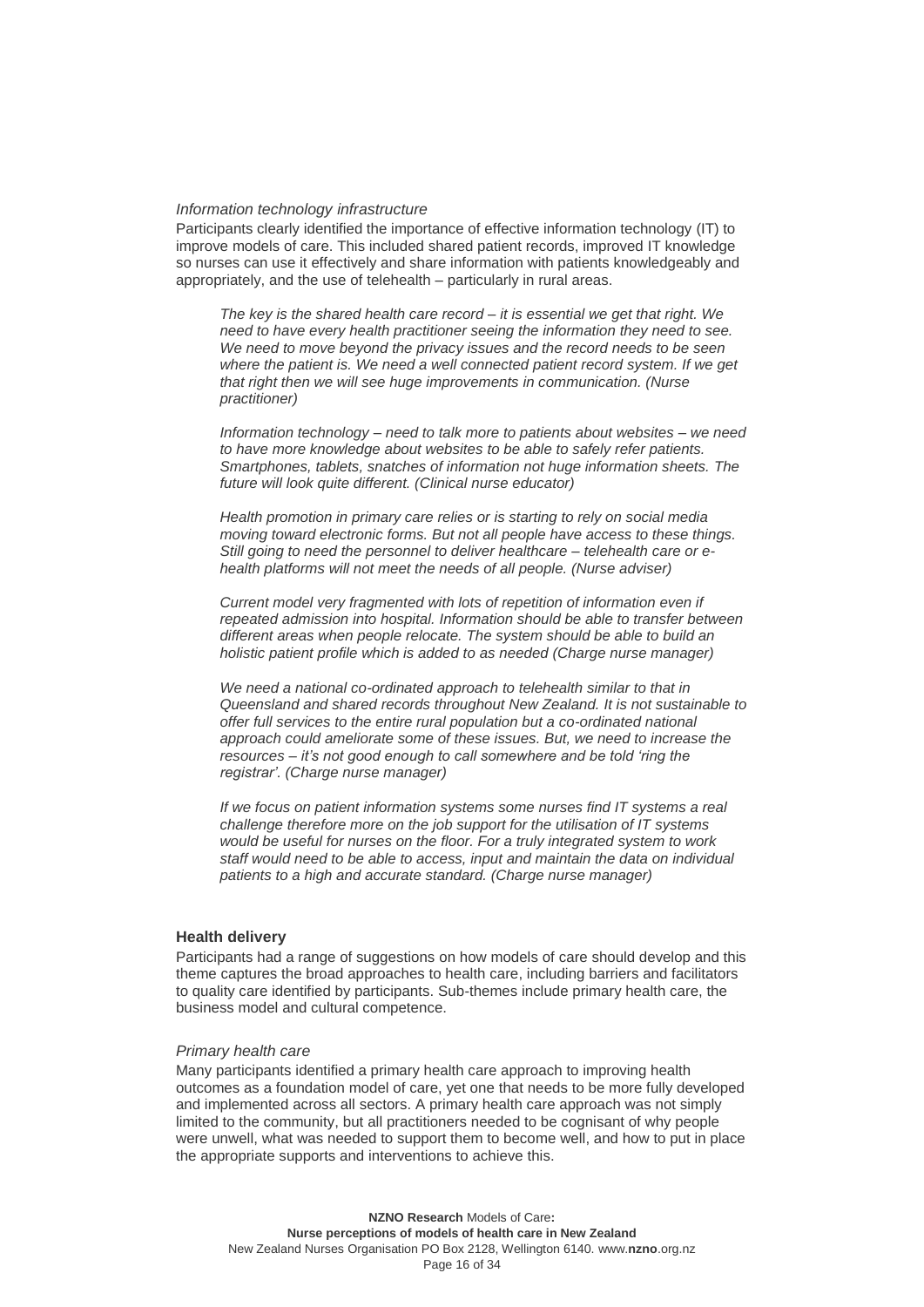*The current model is the ambulance at bottom of cliff but we want the ambulance at the top of cliff with the patient in control – the wise patient. This makes the best use of everybody's skills. We focus on an illness model and therefore worry about the skills of general practitioners when this may not be the priority – we need best use of skill. (Nurse adviser)*

*There is not enough emphasis on health education and health promotion – even before that we need to take a population approach at an early age – antenatal care, peri-natal care – need to focus on primary health care at the earliest stage. Services need to be wrapped around an individual – at home, in the community, with occasional forays into secondary and/or tertiary care. (Nurse adviser)*

*What are patients getting in hospital – hospital nurses need to look more broadly at why the patient is there and what they will need when they get discharged. (Nurse practitioner)*

*A primary health care approach – a general idea. I've only ever worked in hospitals, but even from the inside we don't take the opportunity to build people's health. Although we ask about immunisation etc we don't take the opportunities for health promotion in that setting. We want good immunisation and no smoking etc but obesity, lack of exercise are obvious even in a hospital and we need to work harder on this in acute settings. We don't value the opportunities we have when families come to see us – we could do a lot of health promotion. (Clinical nurse educator)*

*Age, poverty, child health, these problems are still there and we need to work out systems to approach them. (Nurse adviser)*

*Better primary care, prevention of hospital admissions, wellness and health promotion programmes from birth through to death. A focus on health rather than illness. Efficient and timely referrals made to appropriate clinicians, using the skills and knowledge of all health professionals. A model of care that embraces all cultures that are prominent in New Zealand and reflects the health needs of all. (Care co-ordinator)*

*More government funded family medicine centres in primary care with a heavy emphasis on nurse led clinics. Nurses reach more people and spend more time in educating and following up individuals. If we are to keep more people in their own homes as they age or indeed go into villages, more home visiting is needed. Ensuring people are understood and care is delivered in a timely manner which is individualised. (Clinical nurse specialist)*

*Move a large percentage of funding from health to social care, and invest in the social determinants of health - education, jobs, decent housing. Reverse the access costs from free secondary to free primary, with safeguards for those who need it, and an emphasis of really supporting those with LTC in the community and on health promotion. More nurse led LTC clinics and nurse prescribing for chronic stable conditions. More accessible community focused integrated health centres, with doctor support by telemedicine in the hard to staff rural areas. (Nurse manager)*

*If we can address the issues of an unhealthy society, we are then better resourced to address actual health issues, diseases, genetic disorders etc. Nurses will still be needed in hospitals and communities. We can't prevent all accidents, we can't stop ageing and we have a long way to go to address all the genetic anomalies and disease, but at least by preventing the social illnesses we*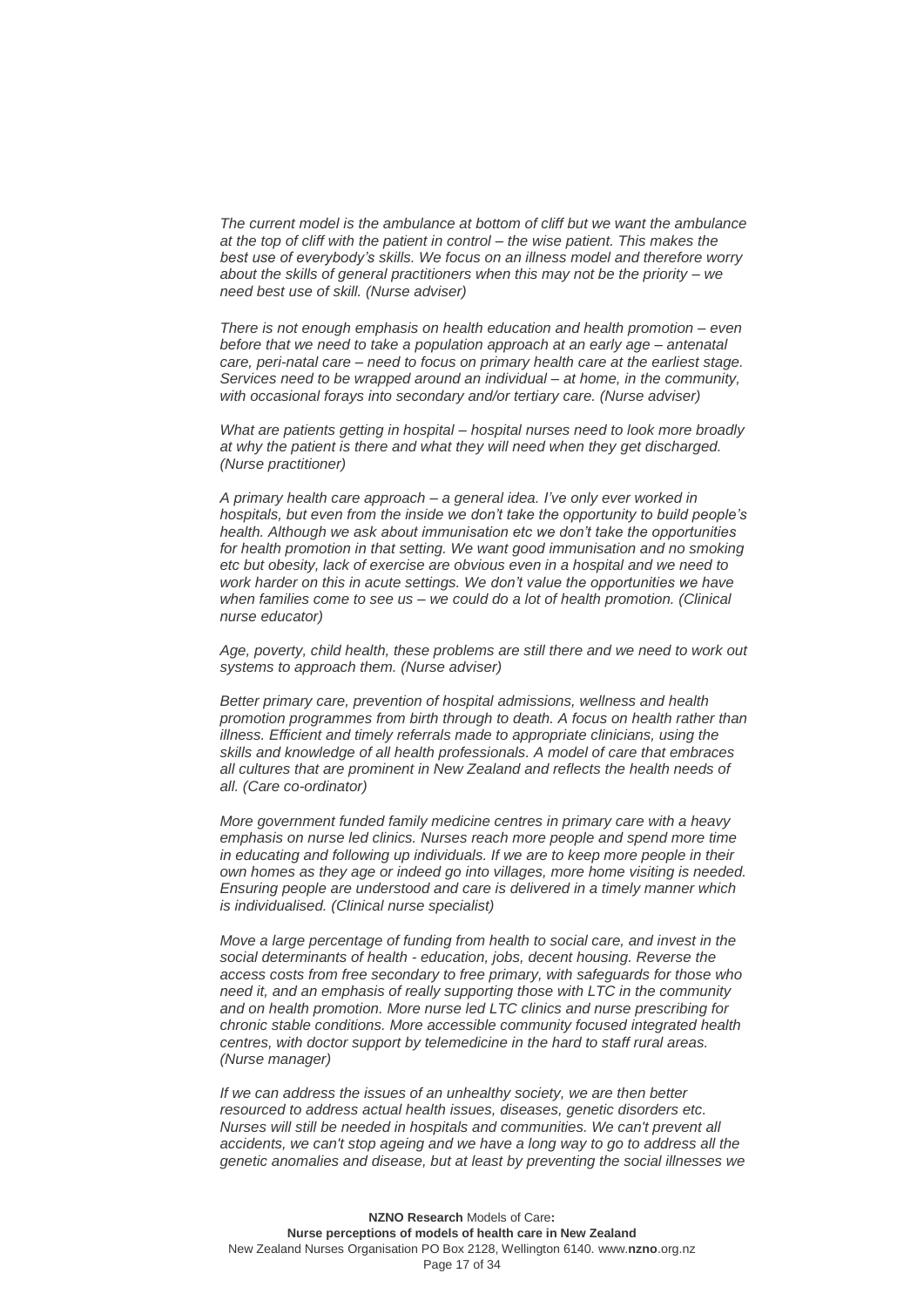*are making a huge difference. Nurses will also be needed in education and health promotion. Once the population has some self worth, we can then start to address the issues of obesity, fitness and disease prevention. (Primary health care nurse)*

*New models need to reflect needs of our Māori patients, barriers are mainstream not understanding Māori world views – not wanting to try new models (Māori) – look at different strategies, policies and processes that reflect the needs of inequalities and disparities identified by the Ministry of Health. (Participant – Te Rūnanga NZNO AGH)*

### *The business model*

In this sub-theme, the business model is broadly defined as an approach to health care that integrates business ownership, targets, productivity, and fiscal prudence. This was the most contentious area in the study, where views diverged substantially. Whereas some thought the business model produced opportunities for nurses, improvements in health, and managed demand, others felt the model limited nurses' ability to actively meet population health needs. Inconsistency in the application of the business model was identified as problematic.

*You are not incentivising services if you are not having some kind of cost – cost attaches value to the service for people. You need to have some mechanism to target funding to those groups that need it most and minimise access issues for them most. Those who can afford a co-payment can pay. (Primary health care nurse)*

*Some services offer cost efficient, excellent care with a high degree of attention paid to cost benefit in terms of quality of life. Within the same hospital another service (another budget) will charge ahead with eg cardiac surgery just to get the contracted numbers through. (Staff nurse)*

*Care in NZ is fragmented and sometimes isolated. Contracts are business orientated therefore do not reflect how the clinician should implement care. In primary care, models of care are not regarded as important; collecting outstanding fees is a priority. In community facilities if the managers are not clinical, models of care are not spoken about, frame-works are used but there are no pathways to make it happen. Pathways exist but need to be implemented into contracts and competencies. (Primary health care nurse)*

*There is a trend for constant change for change sake when the apparent need for change is not articulated or known. New managers seem programmed to stamp their mark with change. Often & mostly it is to save money or sometimes efficiency but change costs & it is debateable whether the investment is wise or*  worth it. It seems to me that a wiser move is an investment in altering *performance of individuals by investing in them the resources required or replacing if this is not possible. (Charge nurse manager)*

*Too much time in primary health is taken up with chasing targets rather than providing good care to our patients. (Primary health care nurse)*

*Ongoing PHC provision would continue through a general practice/PHC service however these would be developed into more interdisciplinary PHC services with either a joint ownership/shareholding model. The owner operator model of GP services has been a barrier to nursing development in many instances. (Manager)*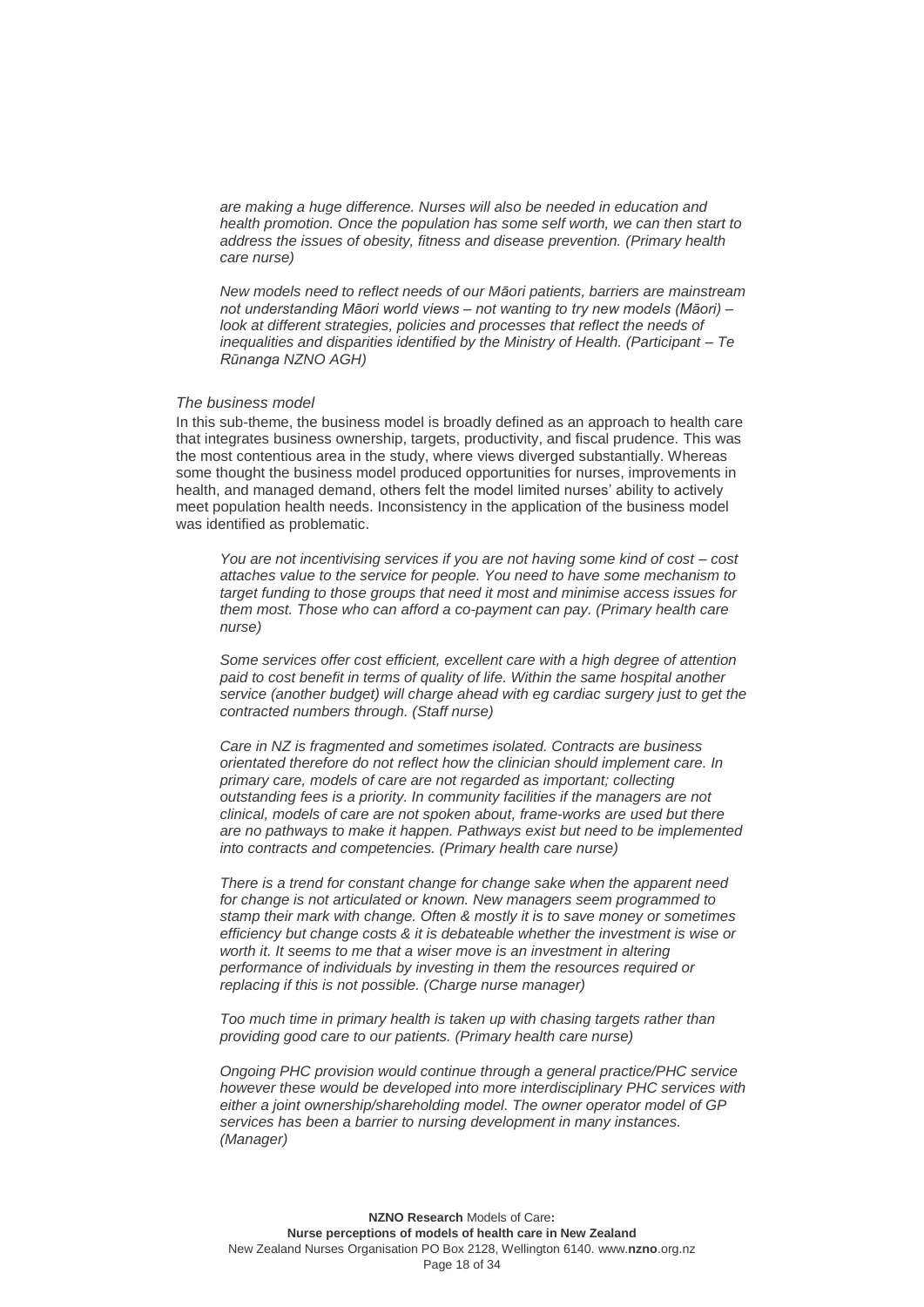*We have significant conflicts between public and private medicine. Sometimes when you are confronted with a barrier it is not about you or the service, it is about the public private business that is going on. Sometimes it is in the specialist's best interest to have long waiting lists. This is the elephant in the room and is not talked about at any level. When you are in the DHB, this issue is never put up there – it is never discussed. This is something you see in surgical not medical. Hospital leaders won't even discuss it. Can cut back on cleaning staff but will not face up to the waste occurring with the public private system. It is so taboo that now people don't even think about it. People will purposely put patients back on a waiting list for a follow up check that is totally unnecessary – this ties up the waiting list and it grows further – the specialists are growing their own practices, when a nurse or GP could easily do a follow up check. Or the specialist wants another practitioner so keeps the waiting lists high – this is a way they lobby...It's when specialists work in both private and public that conflict occurs. Get rid of the private public divide or manage it better so that there is no conflict. (Nurse practitioner)*

#### *Cultural Competence*

This sub-theme describes participants' belief that approaches to health delivery should be founded on cultural competence, biculturalism and commitment to the principles of te Tiriti o Waitangi. Participants believed these elements should be embedded in all health care practice.

*...we need to have a model that is inclusive of a bicultural focus, and one that focuses on cultural competencies being essential for high quality health care delivery and services. (Participant – Te Rūnanga NZNO AGH)*

*A model of care that embraces all cultures that are prominent in New Zealand and reflects the health needs of all...Improved interpretation services & cultural support workers for all major cultural groups, Pacific, Māori and Asian for example, to enable practitioners to understand the needs of the patients and ensure engagement from the patients in their care. (Care coordinator)*

*New models need to reflect needs of our Māori patients, barriers are mainstream not understanding Māori world views... (Participant – Te Rūnanga NZNO AGH*

*Mainstream need to value Māori ideas and tikanga and ensure equal partnership, participation and protection – ensure implementation of te Tiriti o Waitangi. (Participant – Te Rūnanga NZNO AGH)*

### **Mātauranga Māori**

This theme focuses on approaches to health based around Māori ways of knowing. Participants who identified as Māori – including those who were interviewed, filled in surveys, or participated in the workshop held at the Te Rūnanga NZNO AGH – spoke of the importance of Māori-centred approaches to health care and the role of Māori nurses throughout the health sector. Along with the themes previously outlined, participants also wanted Māori cultural practices incorporated into models of care for Māori. These included traditional practices and learning, more marae-based facilities and initiatives, more kaumātua input, whānau-centred care and whānau ora, greater leadership from Māori, Māori models of preceptorship, mentorship and professional development (tuakana teina, Ngā Manukura o Āpōpō), and being an active and equal partner in developing, designing and leading models of care for both Māori and non-Māori.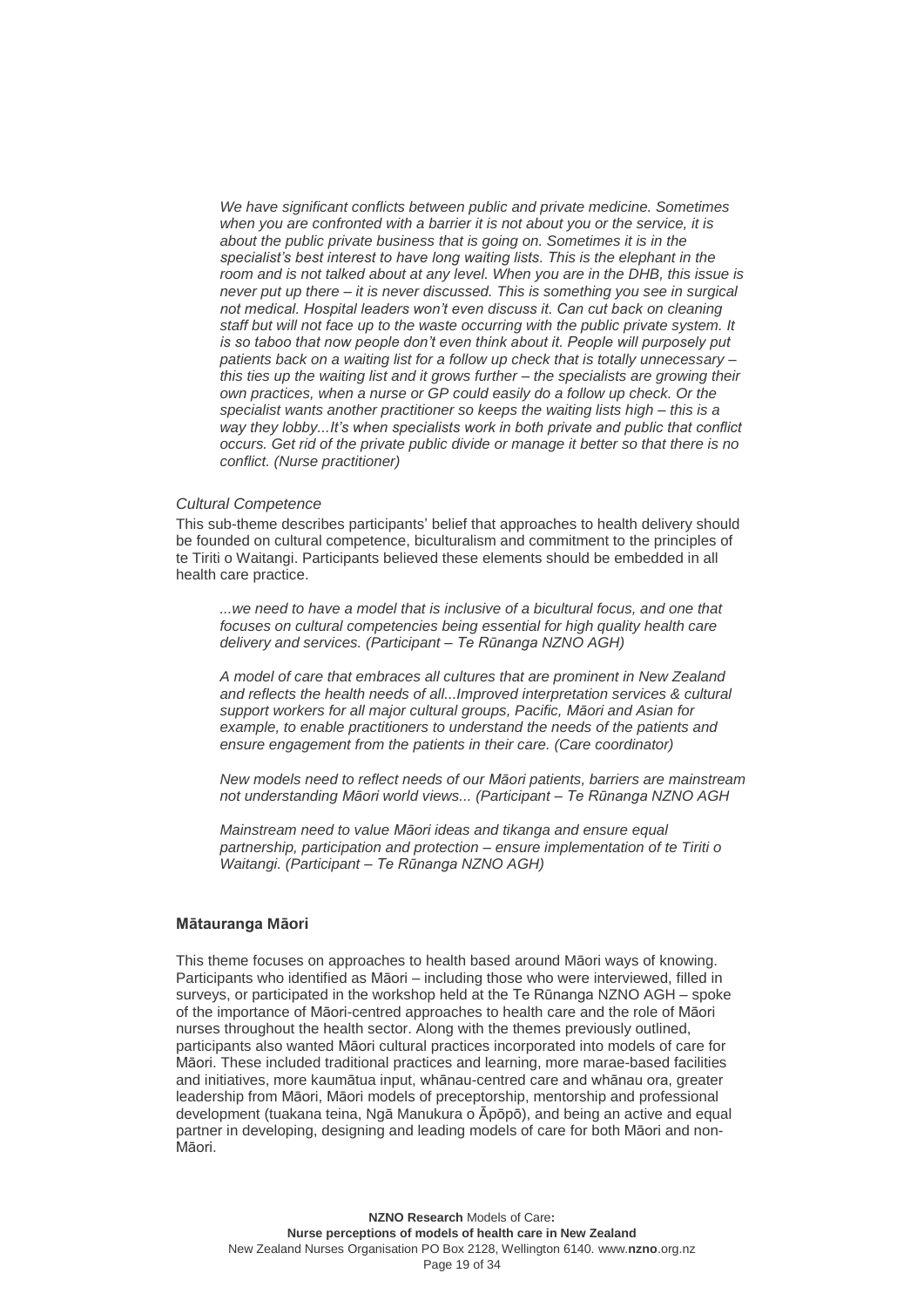*Speak up speak out, Mana,Tika, Pono Aroha, Wairua, Tū Kaha - remain united and continue to speak your mind – leadership (Participant – Te Rūnanga NZNO AGH)*

*Pilot and collect data to show evidence that Māori models and difference concepts work (evidence). (Participant – Te Rūnanga NZNO AGH*

*New models need to reflect needs of our Māori patients, barriers are mainstream not understanding Māori world views – not wanting to try new models (Māori) –* look at different strategies, policies and processes that reflect the needs of *inequalities and disparities identified by MOH. (Participant – Te Rūnanga NZNO AGH)*

*Lack of Māori at the development table. No Māori influence or weak Māori influence, strengthen tikanga in skills and knowledge. (Participant – Te Rūnanga NZNO Annual General Hui). [Nurses must] utilise their role to empower selves, whānau, iwi, hapu tauiwi, work colleagues to promote goal setting and to accomplish achievements to improve health and well being of all. Reduce inequalities! (Participant – Te Rūnanga NZNO AGH)*

*To see the health services being delivered are being implemented by passionate Māori nurses working with Māori whānau and nurses passionate about Māori. (Primary health care nurse)*

## <span id="page-19-0"></span>**Discussion**

The nurses taking part in this study had clear views of what role they have or could have in improving health outcomes. A focus on people as recipients of care, the role of the health professional, the value of communication, and the types of approaches that could be used were the primary themes identified in this study. Here I will consider each in light of existing literature and evidence, finishing with a set of recommendations for policy development.

### People as recipients of care

The premise that people should be at the heart of health care was strongly identified by participants in this study. Participants believed people's opinions must be heard and respected, needs must be identified, and services and funding must wrap around the client. In addition, services must be of high quality, easily accessible and evidencebased. Patient-centred care has become an increasingly important component of health care since it was first conceptualised in the late 1960s (Mead & Bower, 2000). It is also a primary component of a primary health care approach to care (WHO, 2008). As a concept, patient-centred care is widely understood to contribute to improved patientreported outcomes, improved communication, greater satisfaction with care, and improved biomedical outcomes (Cooper et al., 2012; Jayadevappa & Chhatre, 2011; Wilson, 2008). Yet despite these attributed benefits, definition of the term varies and barriers to implementation exist. With regard to nursing, Teekman argues that despite a desire to undertake comprehensive health assessment and provide patient-centred care, the introduction of generic management principles and continuous restructuring have reduced nurses' autonomy to practise in this way (Teekman, 2012). Further, Teekman argues it is the ward environment and imposition of standardised, documented processes that do not support nurses to give the care their education prepares them to provide. It will be important for nurses to consider ways in which these types of barriers can be overcome, if patient-centred, quality care is to become a reality in future models of care.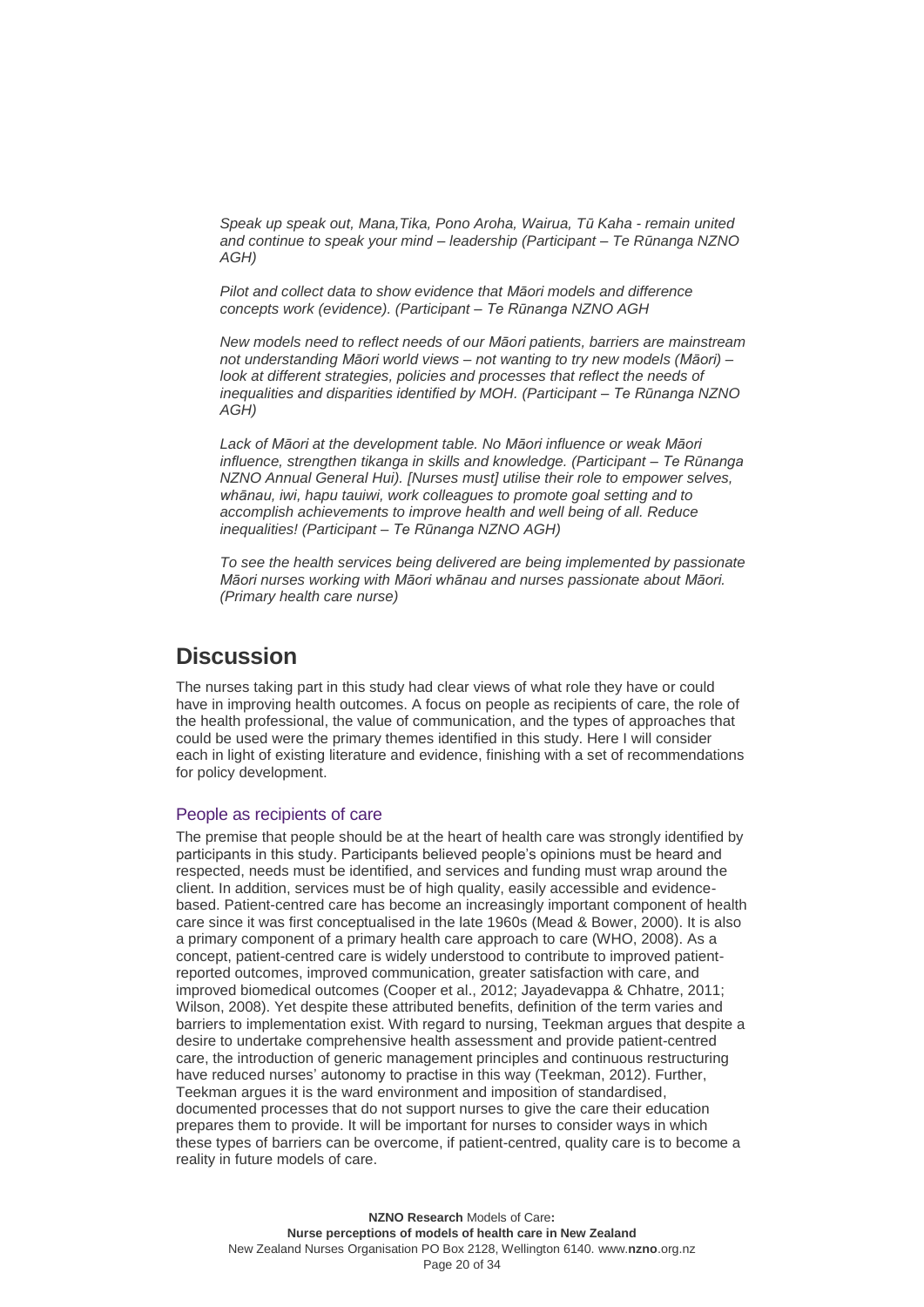Quality care is inextricably linked with patient outcomes and is achieved when patients, providers, health professionals and systems work in harmony to ensure optimal health outcomes at all stages of a patient's journey through the health system. In New Zealand, the Health Quality and Safety Commission (HQSC) oversees quality of care in the health sector and is mandated by legislation to regularly publish a set of quality indicators (HQSC, 2012). The "Triple Aim" outcomes summarise the goals of the New Zealand health sector: improved quality, safety and experience of health care; improved health and equity for all populations; and best value from public health system resources (HQSC, 2012). Achieving quality is a continuous process and nurses have a core role at all levels – whether at the system, individual or community level. Falls' prevention, hospital-acquired infections, reducing perioperative harm, and reducing medication errors were the four priority areas of the HQSC in 2013 (HQSC, 2013). While addressing these areas is essential and will improve quality in these particular areas, quality improvement should be an overarching goal of all nursing practice and was clearly a priority for model of care development for the nurses in this study.

### Health professionals

Health professionals are what make health systems and models of care work. The way in which health professionals work together, the leadership required to facilitate this, nursing-specific approaches to models of care, and the education required to achieve new approaches to health care were all identified as essential to current and future models of care development. Each of these are intertwined, and an examination of the literature in relation to the approaches described by participants situates the findings in relation to the evidence underpinning each.

Participants strongly identified interdisciplinary practice as a core element of future models of care. Interdisciplinary practice (also known as interdisciplinary collaboration) is described as an interpersonal process characterised by health-care professionals from multiple disciplines with shared objectives, decision-making, responsibility and power, working together to solve patient care problems (Petri, 2010). Each professional brings to the practice setting knowledge grounded within their own discipline but with sufficient knowledge and awareness of the other disciplines in the group to recognise and respect where interventions can be shared, delegated, transferred or retained to obtain maximum benefit for the patient. For interdisciplinary practice to be effective, interprofessional education, interpersonal relationship skills, role awareness and institutional support must be present (Petri, 2010). Interdisciplinary practice has been identified as one of the most effective approaches to chronic condition management (Boult et al., 2009), and as a contributor to improvements in patient care and decreased length and cost of hospital stays (Zwarenstein, Goldman & Reeves, 2009).

The participants in this study also noted there needed to be greater clarity between the respective roles of HCAs/practice assistants, clinical nurse specialists and the generalist nurse within teams – particularly, although not exclusively, in acute care. This observation is also reflected in the literature, with effective interdisciplinary practice more likely to be achieved where teams with varying skill mix have spent time learning together as a team and have a clear understanding of the roles and responsibilities of each practitioner (Munn, Tufanaru & Aromatis, 2013). With regard to HCAs, there is some evidence the addition of specialist support staff trained in specific interventions (eg dietary interventions) may have an important impact on patient outcomes, including a reduction in mortality (Butler, et al., 2011). However, a lack of formal policies and protocols regarding communication between HCAs and nurses affects patient safety and HCAs are often asked to do tasks outside their knowledge and skill level, without education or monitoring by a regulated health professional (Spilsbury & Meyer, 2004). Clearly, substantial work is required in practice settings to ensure effective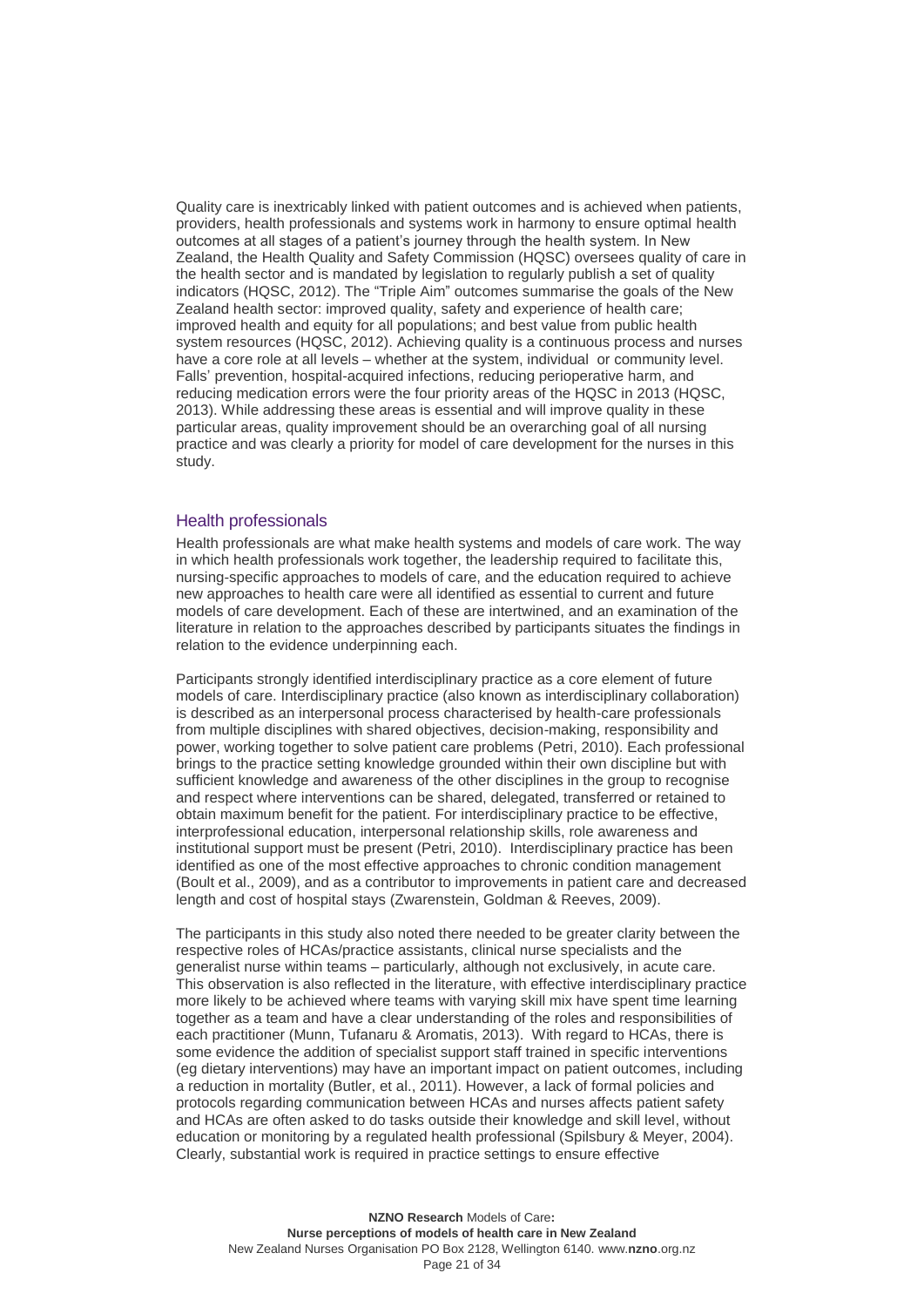communication, delegation and direction is occurring between respective team members to ensure improved patient safety and outcomes. As noted by the participants in this study, as the use of HCAs in all settings increases RNs must be very aware of the differences between their respective roles, with RNs taking responsibility for the patient journey and ensuring the right practitioner is doing the right intervention with the right patient at the right time. As one participant noted, RNs need to move their focus from "caring for" to "caring about" patients.

Participants also noted inconsistency in the relationship between clinical nurse specialists (CNS) and generalist RNs in wards, with some observing that the two frequently work in parallel rather than with the common goal of improved patient outcomes. There is good evidence supporting the use of CNS– a systematic review examining the employment of masters-prepared specialist nurses in a variety of specialties (eg mental health, diabetes and cardiac care) found evidence of reduced length of stay and reduced frequency of pressure ulcers, although no differences in readmission rates, mortality or attendance at the emergency department (Butler, et al., 2011). However, as is the case with HCAs, roles and relationships between CNS and RNs clearly need greater clarification, if these improved outcomes are to be observed and maintained.

Schmied et al (2010) describe a continuum in the way in which health services are provided: co-existence (services provided independently and may be fragmented); cooperation (formal and informal communication where sharing is ad hoc rather than planned; coordination (degree of shared commitment and coordinated decisionmaking); and integration and co-ownership (formal arrangements based on common values, where there is no differentiation between services). While this is a useful analogy in relation to integrated care (discussed later), it is also useful to consider in relation to the way individuals interact to provide care. Where teams and individuals sit on this continuum may help identify what more needs to be achieved in terms of teamwork, training and integration.

Although participants clearly identified the need to work more carefully on developing the interdisciplinary team and enhancing relationships between team members, participants also strongly believed in nursing and nurse-led care as a core element in future models of care. Collaborative, interdisciplinary approaches were also strong features of nurse-led care. There is now substantial evidence to support the safety and efficacy of nurse-led care in both primary and secondary health care.. An early review that evaluated the impact of doctor-nurse substitution in primary care found appropriately trained nurses produce as high quality care as primary care doctors and achieve as good health outcomes for patients. This Cochrane review was updated in 2009 with no changes to the conclusions (Laurant et al 2004/2009). Since 2004, numerous other systematic reviews and meta-syntheses have continued to expand the evidence on nurse-led care (see for example: Boult, et al., 2009; Glynn, et al., 2010; Griffiths, et al., 2007; Kuethe, et al., 2013; Parker, et al., 2012; Schadewalt & Schultz, 2010). In addition, recent evaluations of new and innovative nurse roles in New Zealand show demonstrable improvements in health outcomes for recipients of care and in nurses' job satisfaction (see, for example, King, Boyd, Carver, & Dagley, 2011; Peri, Boyd, Foster, & Stillwell, 2013; Wilkinson, Carryer, Adams & Chaning-Pearce, 2011). There is little doubt nurse-led care is successful in a range of differing ways and models of excellence should be rolled out across the country. However, participants in this study were concerned that frequently, roll out was hindered by a lack of nursing and managerial leadership.

Participants identified nursing leadership and authority as prerequisites for the development of future models of care. Leadership and authority were required to ensure roll out of effective models of nurse-led care, input into the wider development of models and at policy and strategic levels. Participants expressed concern that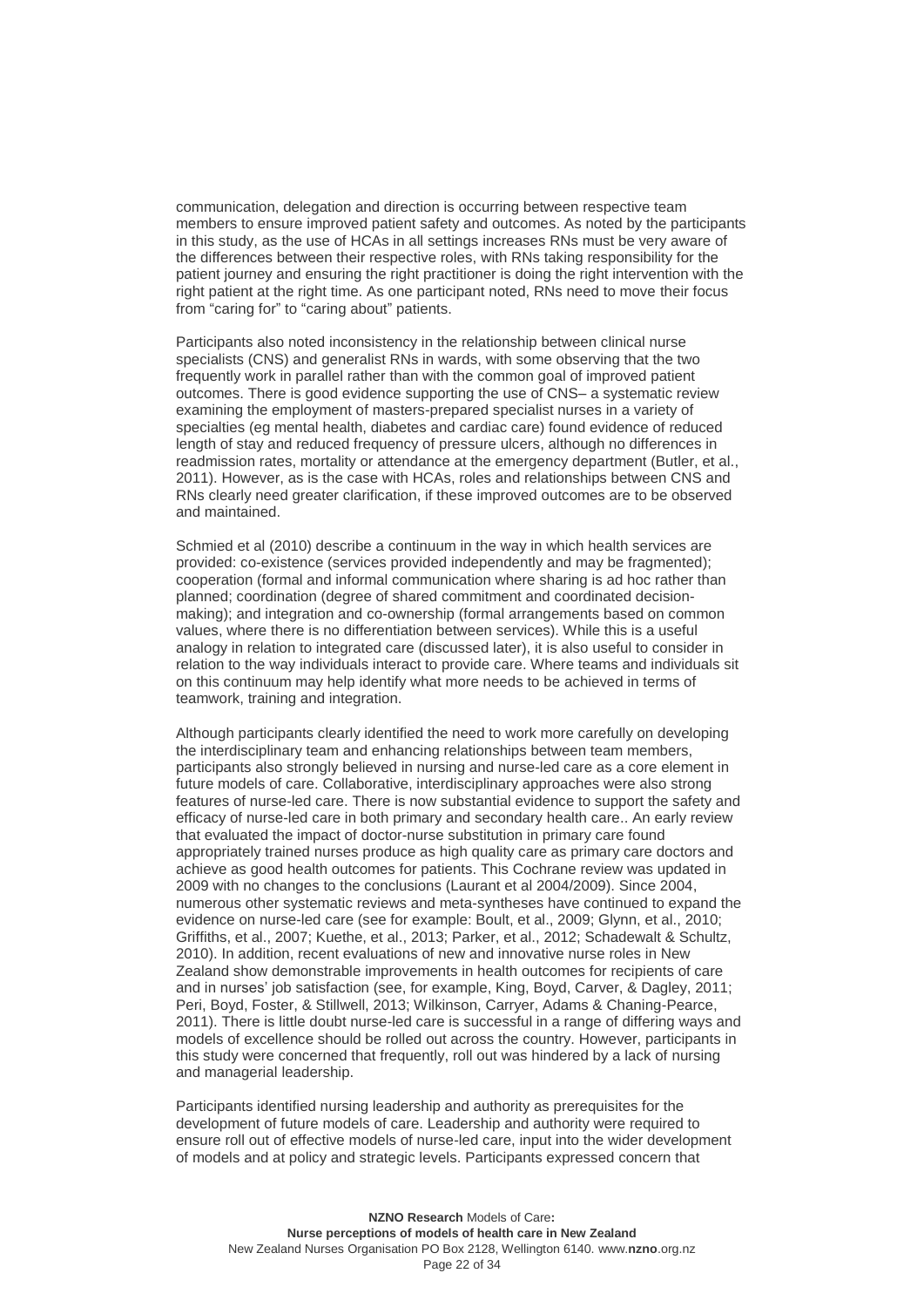nurses were still struggling to have a voice at the decision-making table in some areas and that change was more likely where nurses were respected for their clinical expertise and given the time to review, reflect and research effective models. Participants suggested effective mentorship programmes were still needed to develop and support leaders. Nursing leadership is considered "...critical for implementing evidence-based, ethical practice and promoting optimal patient outcomes" (Davidson & Sindhu, 2014, p.234). A systematic review examining the relationship between nursing leadership and patient outcomes found a range of positive outcomes associated with effective nursing leadership, including: improved patient outcomes; significantly reduced patient adverse events and complications; an association between leadership and mortality rates, eg through retention of greater staff expertise; and increased patient satisfaction where positive leadership behaviours were present (Wong & Cummings, 2007). There is also strong evidence that effective nursing leadership improves nurses' workplace productivity and performance (Germain & Cummings, 2010) and contributes significantly to a positive working environment (Tomey, 2009). This link to a positive working environment is particularly important, as research has clearly demonstrated that such an environment is strongly associated with lower patient mortality and failure to rescue in acute care (Aiken et al., 2008). Clearly there is strong evidence for the development of effective nursing leadership to improve patient outcomes. Mentorship and leadership development programmes, along with good role modelling for early career nurses, are possible approaches for improving nursing leadership across the sector. Nurses require greater access to leadership programmes, including recognition by funders of leadership and management education pathways.

Participants believed a number of changes needed to occur in nursing education to ensure effective implementation of future models of care. Key points included the need to refocus education on teaching nurses how to manage the whole patient journey with a strong focus on delegation and direction of care, reworking the master of nursing degree to include rotational clinical experience during practical courses, improving knowledge and understanding of business models and nurses' role within these models, and improving student understanding of how policy, strategy and funding intertwine to impact on health service delivery. NZNO published a policy framework on nursing education in 2013 identifying a range of future directions for nursing education, some of which touched on similar areas (Clendon & Trim, 2013). The policy framework specifically identified the importance of interprofessional education (IPE) and improved IT teaching as priorities – both, along with the importance of integrated care, identified by the participants in this study under the overarching theme of communication.

### **Communication**

Participants saw effective communication between health professionals, with patients and across services as crucial to developing and implementing future models of care. The specific areas identified under this theme included interpersonal communication, integrated care and IT. Effective communication is essential for achieving interdisciplinary practice, integrated care and improved health outcomes (Sargeant, MacLeod & Murray, 2011). Formal training through IPE can improve the communication skills of health practitioners and outcomes for patients and should be considered an appropriate intervention for improving communication skills (Reeves et al., 2013; Sargeant et al., 2011).

Integrated care was identified by participants as essential for improving health outcomes in New Zealand, yet participants identified there was still significant work to be done to achieve this, particularly in relation to the need for appropriate funding, support, care pathways and IT infrastructure. Integrated care is a type of service delivery that ensures seamless transition for users between services, along with coordinated care between providers involved in the care of the user (Cumming, 2011). Providers may include not only health services but also housing, income, justice and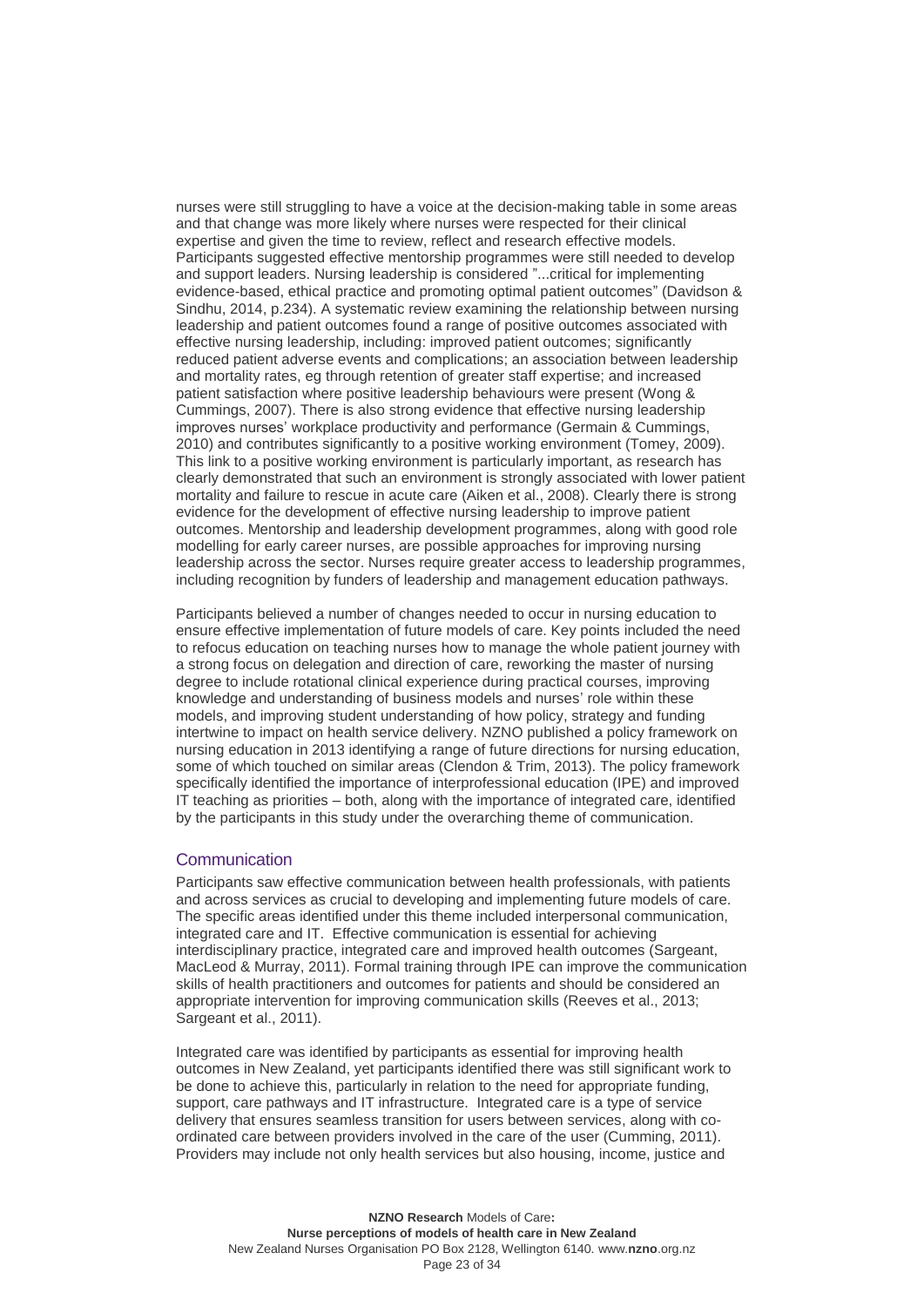social services as well, with the ultimate goals of true integration across sectors and inter-sectoral collaboration. Within health, integrated care frequently refers to ensuring primary, secondary and tertiary services are better linked to ensure the patient journey is quick, easy and efficient (Graham-Smith & Clendon, 2013). To achieve integrated care, methods and models of funding, planning, administration and clinical services must be coherent to ensure collaboration and co-operation between the varying elements, yet this has frequently been absent in New Zealand, leading to poor clinical outcomes (Cumming, 2011). Cumming argues that although integration between funding and planning has now been achieved, this has resulted in little tangible improvement for the end user. In addition, change has been "slow and patchy" and frequently occurs at the local level, with little evidence of innovations being evaluated or expanded (Cumming, 2011, p.9).

There is evidence of some success in integrated care in New Zealand. The Canterbury District Health Board (DHB) has undertaken significant work toward developing and implementing a health service plan focused on integrating care across sectors. As noted, while there has been no formal evaluation of the Canterbury Initiative, as it is known, Canterbury DHB can demonstrate it has low rates for acute medical admissions compared to other DHBs, its average length of stay for medical cases is not the lowest in New Zealand, but it is low, and its acute readmission rate is also low (Timmins & Ham, 2013). One of the primary elements of the Canterbury approach is the recognition that clinicians are at the core of the initiative. This has improved engagement with those who are using and implementing the various elements of the initiative. Internationally, integrated care models show improved outcomes for people with chronic disease (Kruis et al., 2013), however, similar to Cumming's (2011) above, other studies suggest integrated care underperforms without sufficient engagement from health professionals, substantial start up funding, and appropriate service configuration (Calciolari & Ilinca, 2011; Coupe, 2013; Smith, Allwright & O'Dowd, 2007). Clearly the issues identified by participants in this study are recognised as issues elsewhere and further work must be done to address these. Care pathways were supported by some participants in this study and there is evidence these pathways reduce in-hospital complications, decrease length of stay and reduce hospital costs (Rotter et al., 2010).

Participants also noted the growing importance of telehealth, IT, and, in particular, shared records. Telehealth or telemedicine is the use of telecommunications technology for medical diagnosis and care (Currell et al., 2000) and is noted as particularly useful in rural contexts (Moffatt & Eley, 2010). There is growing evidence of the usefulness of telehealth, with reports that usage improves access to health care for patients and improved professional development for health professionals (Moffatt & Eley, 2010). In addition, IT is increasingly used as a health intervention, with examples such as online cognitive behavioural therapy and mindfulness training for young people showing good outcomes (Merry et al., 2012; Monshat et al., 2011). There is strong support across New Zealand for some type of system that allows shared access to medical records (UMR Research, 2009). However, similar to the concerns of participants in this study, unease regarding cost, privacy and incompatible systems across the sector remain (UMR Research, 2009).

## Health delivery

While participants had a range of suggestions for how models of care should be developed, primary health care and the business model were primarily identified as two broad approaches that warranted comment. Primary health care encapsulated participants' ideas around the importance of addressing the social determinants of health if health gain, health promotion, self-management, preventative care and health literacy are to be achieved. Participants believed that a primary health care approach should not be limited to community settings but was an approach that could and should be used in all settings to support patients and their families lead healthy lives. The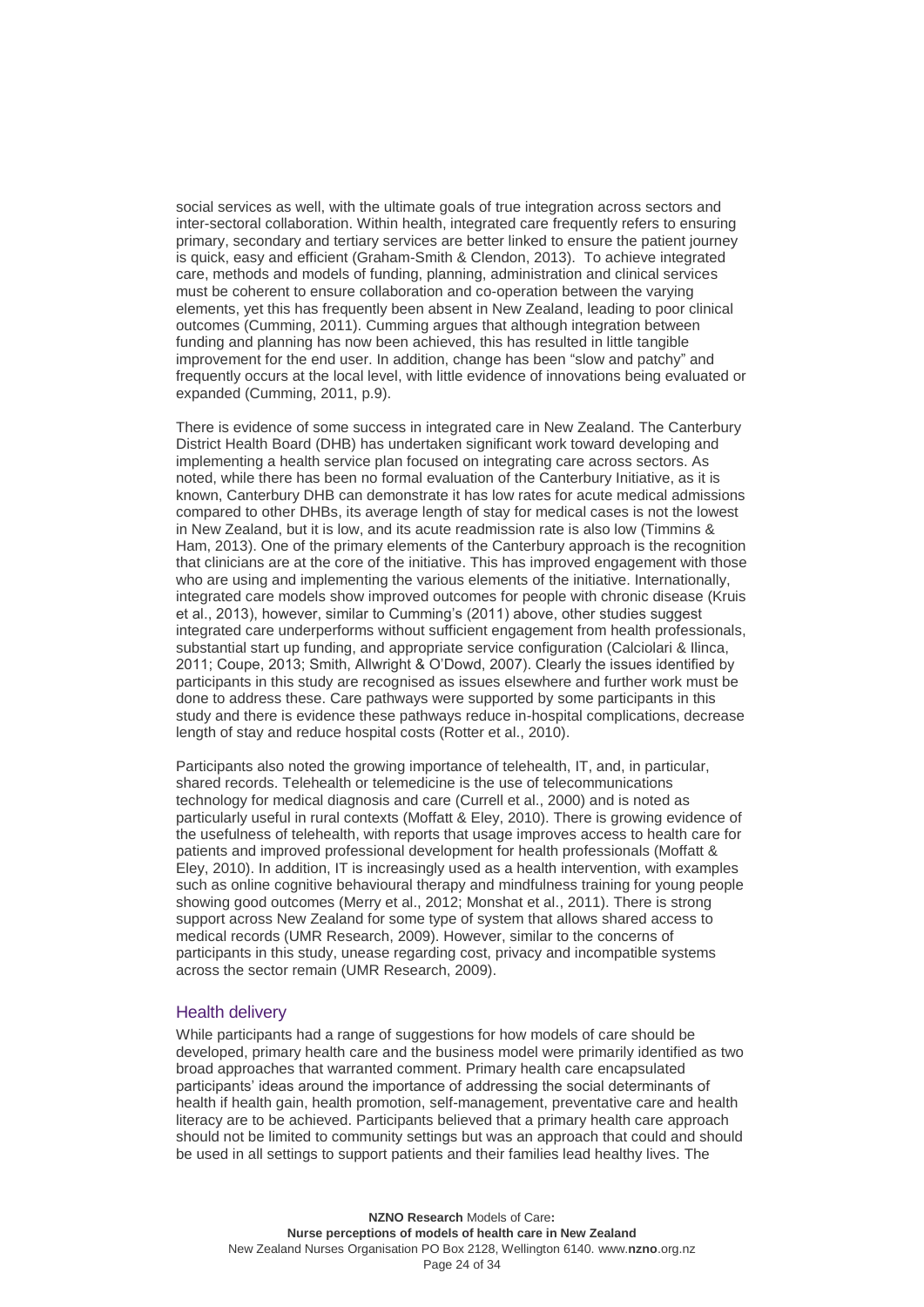literature strongly supports this approach, with the World Health Organisation (WHO) originally proposing primary health care as key to improving population health with the signing of the Declaration of Alma Ata in 1978. In 2008, the WHO reiterated the importance of primary health care as an overriding strategy and approach to improving health (WHO, 2008). The Canadian Nurses Association (CNA) also supports models founded on a primary health care approach. The CNA argues for models to put individuals, families and communities first, implement primary health care for all, pay attention to Canadians at risk of falling behind, and invest strategically to improve the factors that determine health (National Expert Commission, 2012). In addition, the CNA recommends the need for ensuring a focus on health in all policies, safety and quality in health care, preparing providers educationally and using technology to its fullest. Nurses have an essential role in improving health outcomes through primary health care (King, 2001) and it is clear the study participants recognise this role and wish to see funding and models prioritised to support primary health care approaches.

The business model sub-theme captured participants' thoughts on business ownership, targets, productivity and fiscal prudence. While participants strongly supported improving nurses' education on the business model, including business skills and understanding of business processes, others felt the business model limited nurses' ability to practise effectively with clients. Indeed, conflict also exists in the literature regarding business approaches to health. For example, offering incentives in primary health care has limited efficacy in improving health outcomes (Scott et al., 2011) and yet the productive ward approach has been shown to have a positive impact in terms of patient and staff experience, increased direct care time, and improved patient safety (Wright & McSherry, 2013; Schaefer, 2010). In addition, the programme was also found to contribute to considerable cost savings across the National Health Service (NHS) (Wright & McSherry, 2013). The greatest risk of a business approach is a failure to place the patient at the centre of health care. Evidence from the Mid Staffordshire Inquiry (Francis, 2013) and locally (Matheson, 2012) suggests there is a fine balance between the business model and improved patient outcomes and where the balance is incorrect, patients will suffer. Regardless of the perspective, the business model is the predominant model in health at the present time and this is likely to continue. Despite misgivings regarding this approach, as participants noted, nurses need the skills to work and thrive in this environment.

For a number of participants there was a strong belief that New Zealand is in an ideal position to develop models of care founded on cultural competence, biculturalism and commitment to te Tiriti o Waitangi. Participants believed this approach would benefit both Māori and non-Māori alike and should be embedded in health care delivery systems. Culturally competent health systems acknowledge diversity, provide culturally appropriate care, enable self-determination and reciprocity, hold governments and health planners accountable for meeting the needs of all cultures, base care on a culturally competent evidence-base and recognise the need for cultural competence training (McMurray & Clendon, in press). Culturally competent care is about the health practitioner or organisation's capacity to improve health status by integrating culture into the clinical context (Durie, 2001). ). For an organisation to achieve cultural competence in New Zealand, it must be acknowledged that most people receive care from mainstream providers and have a right to receive culturally safe care in this environment. There must also be a commitment to biculturalism and implementing te Tiriti o Waitangi.

Biculturalism can be understood as two distinct cultures in some form of co-existence. In New Zealand, this can be understood and enacted as a Māori-Pākehā (non-Māori New Zealander) partnership (Jones & Creed 2011). This partnership is considered equal, not a case of majority membership – thus although Māori may constitute 15 per cent of the population of New Zealand, a true bicultural partnership does not see 15 per cent of governance held by Māori, but 50per cent. In essence, a bicultural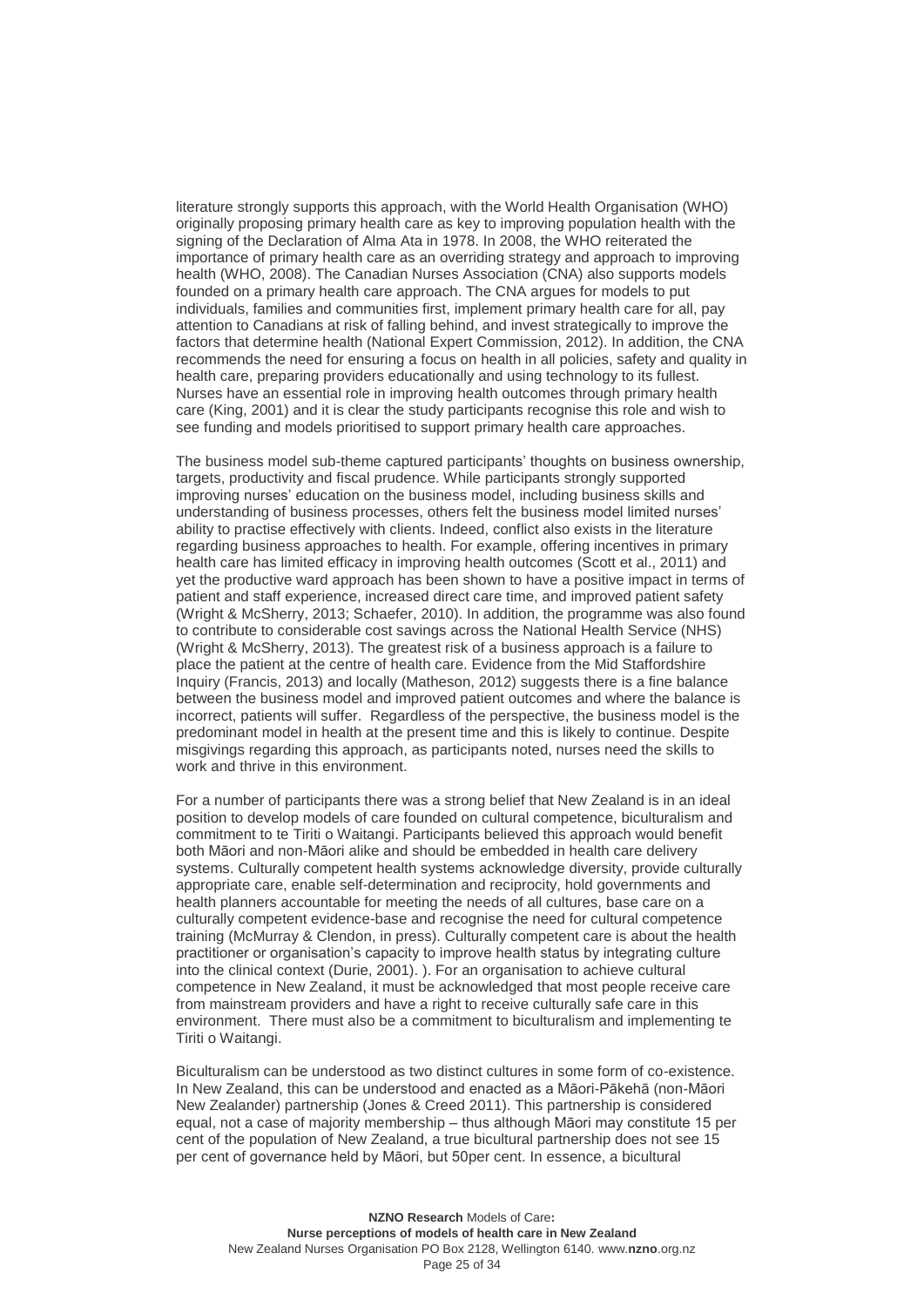organisation is one that recognises the ideal of equal partnership in governance. Te Tiriti o Waitangi provides the foundation for biculturalism in New Zealand and sets the parameters around partnership, participation and protection for Māori at all levels. New Zealand government policy has called for organisations to develop bicultural policies as a means of demonstrating commitment to te Tiriti but many organisations have still to develop true bicultural policies and the road to biculturalism can be challenging.

#### Mātauranga Māori

Study participants who identified as Māori strongly believed in the importance of including Māori cultural practices in models of care, and in Māori leading Māori health services. By Māori, for Māori health services, along with mainstreamed kaupapa Māori health services, are strongly supported in the literature as a means of addressing disparities in Māori health status. Such Māori-focused health services recognise and implement a Māori-centered approach to health care (kaupapa Māori services), and have been demonstrated as effective in reaching Māori whānau (Hamerton, et al., 2012; Ministry of Health, 2006; Oda & Rameka, 2012). These services also address the need for holistic approaches based on Māori ways of knowing (Mātauranga Māori) and are responsive to the primary health care principle of intersectoral collaboration, providing access to a breadth of services spanning housing, research, crime prevention, education, welfare and health (Oda & Rameka, 2012). Kaupapa Māori health providers not only improve access to affordable and accessible health care for Māori, they also contribute to the economic well-being of Māori communities and the Māori workforce (Ministry of Health, 2009).

### **Limitations**

There are a number of limitations to this study that need to be recognised. Firstly, focusing on nurse leaders limited the potential pool of respondents and consequently there may be some bias in the findings. However, the findings presented here do not seek to represent the views of all nurses, simply those who took part in the study. It is hoped that the findings provide direction for policy makers and planners in terms of nurses' expectations and beliefs regarding models of care in New Zealand.

## <span id="page-25-0"></span>**Conclusion and recommendations**

Models of care is an extensive topic. This study has sought to understand nurse leaders' perspectives on models of care to ensure the nursing position on models of care is identified, articulated and relevant for policy development. The findings suggest nurses have an in-depth knowledge of the way in which models of care can and should be developed in this country, along with some of the barriers to development and implementation.

In summary, models of care in New Zealand should focus on the following key elements:

- > maintaining the person at the centre of health care;
- > ensuring the provision of quality, evidence-based health care;
- > providing mechanisms for enabling interdisciplinary practice;
- > clarifying roles and responsibilities between health professionals;
- > enabling the provision of nurse-led care;
- > facilitating nurse leadership and authority across the sector;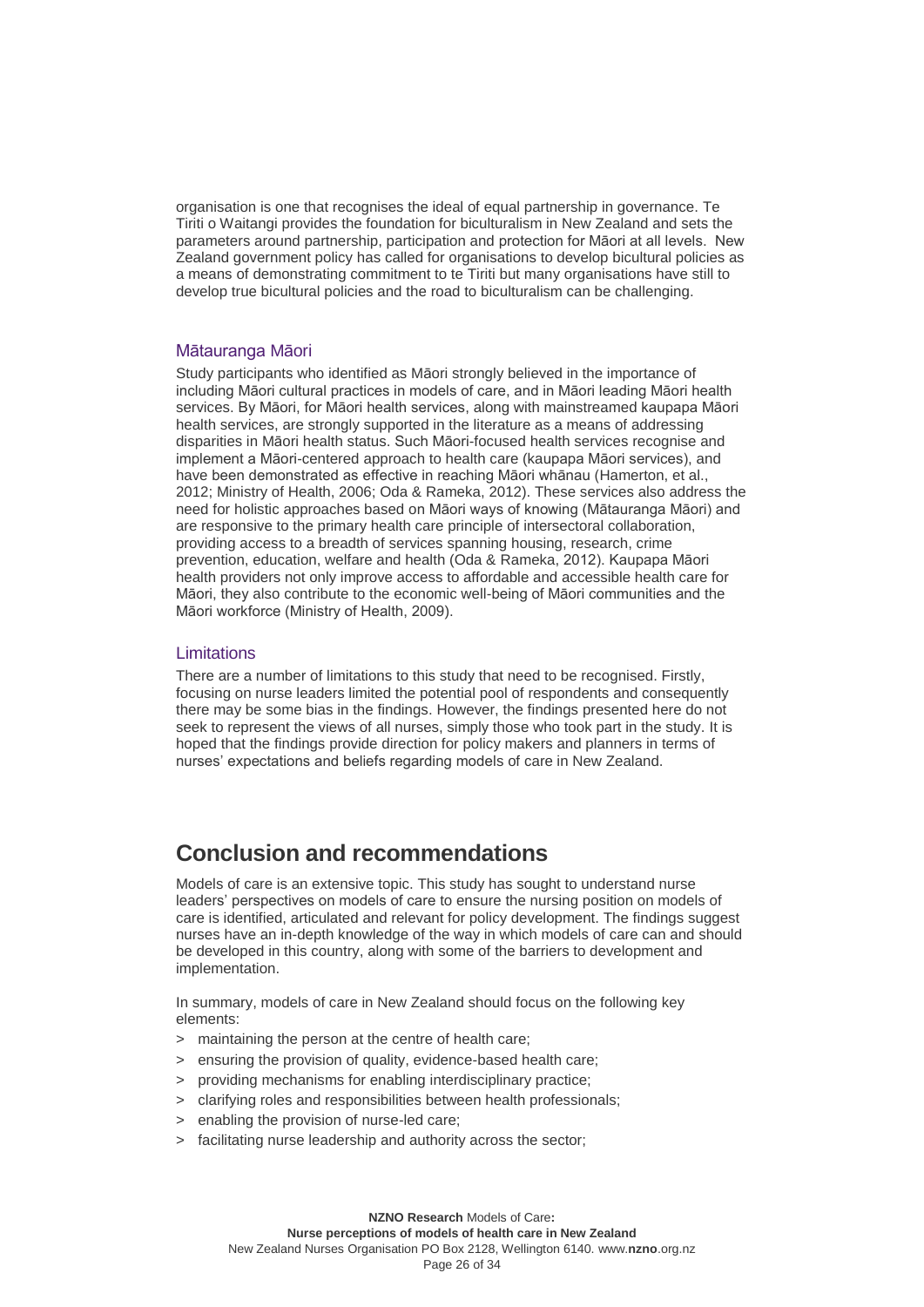- > ensuring health professionals have appropriate education and skills to sustain change;
- > developing effective communication strategies throughout the sector;
- > focusing on primary health care as an overriding approach to health improvement;
- > maintaining a healthy awareness of the risks associated with the business model;
- > facilitating cultural competence, biculturalism and a commitment to te Tiriti o Waitangi; and
- > enabling Māori-centred approaches to models of care.

NZNO recommends nurse leaders should be more involved in developing models of care across the health sector. NZNO also recommends further New Zealand-specific research into many of the aspects listed above. Nurses have a clear vision for how approaches to health care can be improved and it behoves funders, providers, and policy makers to ensure this perspective is acknowledged and included.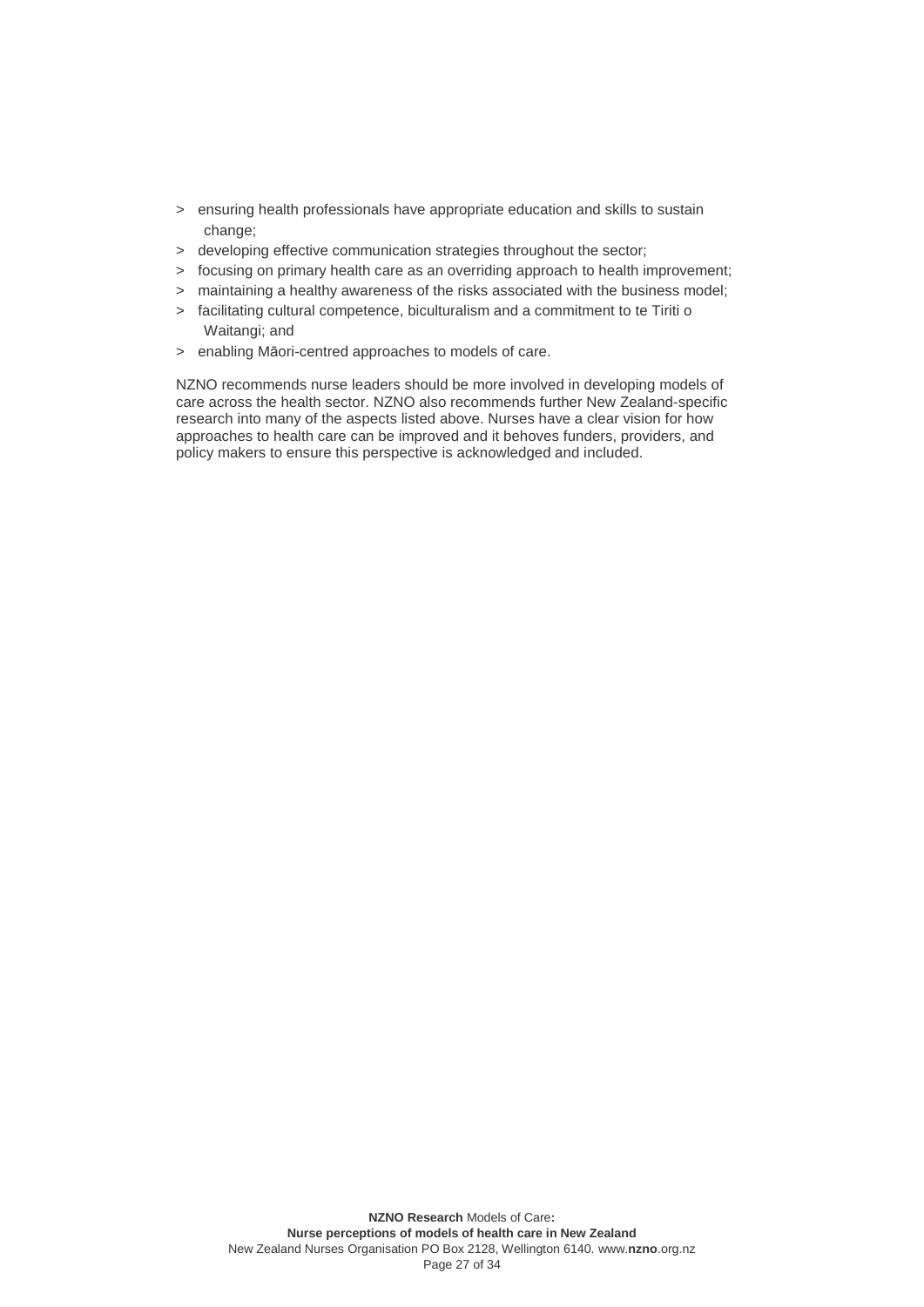## <span id="page-27-0"></span>**References**

- Aiken, L., Clarke, S., Sloane, D., Lake, E., & Cheney, T. (2008). Effects of hospital care environment on patient mortality and nurse outcomes. *Journal of Nursing Management, 38*(5), 223-9.
- Boult, C., Green, A., Boult, L., Pacala, J., Snyder, C., & Leff, B. (2009). Successful models of comprehensive care for older adults with chronic conditions: evidence for the Institute of Medicine's "Retooling for an Aging America" report. *J Am Geriatr Soc, 57*, 2328-37.
- Butler, M., Collins, R., Drennan, J., Halligan, P., O'Mathuna, D., Schultz, T., Sheridan, A., & Vilis, E. (2011). Hospital nurse staffing models and patient and staff-related outcomes. *Cochrane Database of Systematic Reviews,* DOI: 10.1002/14651858.CD007019.pub2
- Calciolari, S., & Ilinca, S. (2011). Comparing (and learning from) integrated care initiatives: an analytical framework. *Journal Of Integrated Care*, *19*(6), 4-13.
- Clendon, J. (2011). *Beyond 2020: a vision for nursing.* New Zealand Nurses Organisation, Wellington.
- Clendon, J., & Trim, S. *Education policy framework.* New Zealand Nurses Organisation, Wellington.
- Commission on Social Determinants of Health. (2008). *Closing the gap in a generation: Health equity through action on the social determinants of health. Final report of the commission on social determinants of health*. Geneva: World Health Organisation.
- Cooper, L., Ghods Dinoso, B., Ford, D., Roter, D., Primm, A., Larson, S., Gill, J., Noronha, J., Shaya, E., & Wang, N. (2012). Comparative effectiveness of standard versus patient-centered collaborative care interventions for depression among African Americans in primary care settings. The BRIDGE study. *Health Services Research, 48*(1), 150-174.
- Coupe, M. (2013). Integrated care in Herefordshire: a case study. *Journal Of Integrated Care*, *21*(4), 198-207. doi:10.1108/JICA-01-2013-0001
- Cumming, J. (2011). Integrated Care in New Zealand. *International Journal of Integrated Care*, 11. [Online]. Available at: [http://www.ijic.org/index.php/ijic/article/view/ URN%3ANBN%3ANL%3AUI%3A10-1-](http://www.ijic.org/index.php/ijic/article/view/%20URN%3ANBN%3ANL%3AUI%3A10-1-101655/1496) [101655/1496>](http://www.ijic.org/index.php/ijic/article/view/%20URN%3ANBN%3ANL%3AUI%3A10-1-101655/1496). Date accessed: 31 Oct. 2013.
- Currell, R., Urquhart, C., Wainwright, P., & Lewis, R. (2000). Telemedicine versus face to face patient care: effects on professional practice and health care outcomes. *Cochrane Database of Systematic Reviews*, 2. Art. No.: CD002098. DOI: 10.1002/14651858.CD002098.
- Davidson, P., Halcomb, E., Hickman, L., Phillips, J., & Graham, B. (2006). Beyond the rhetoric: what do we mean by a 'model of care'? *Australian Journal of Advanced Nursing, 23*(3), 47-55.
- Davidson, P., & Sindhu, S. (2014). Becoming a nurse leader. In Daly, J., Speedy, S., & Jackson, D. (Eds.). *Contexts of nursing: an introduction*. Elsevier, Sydney.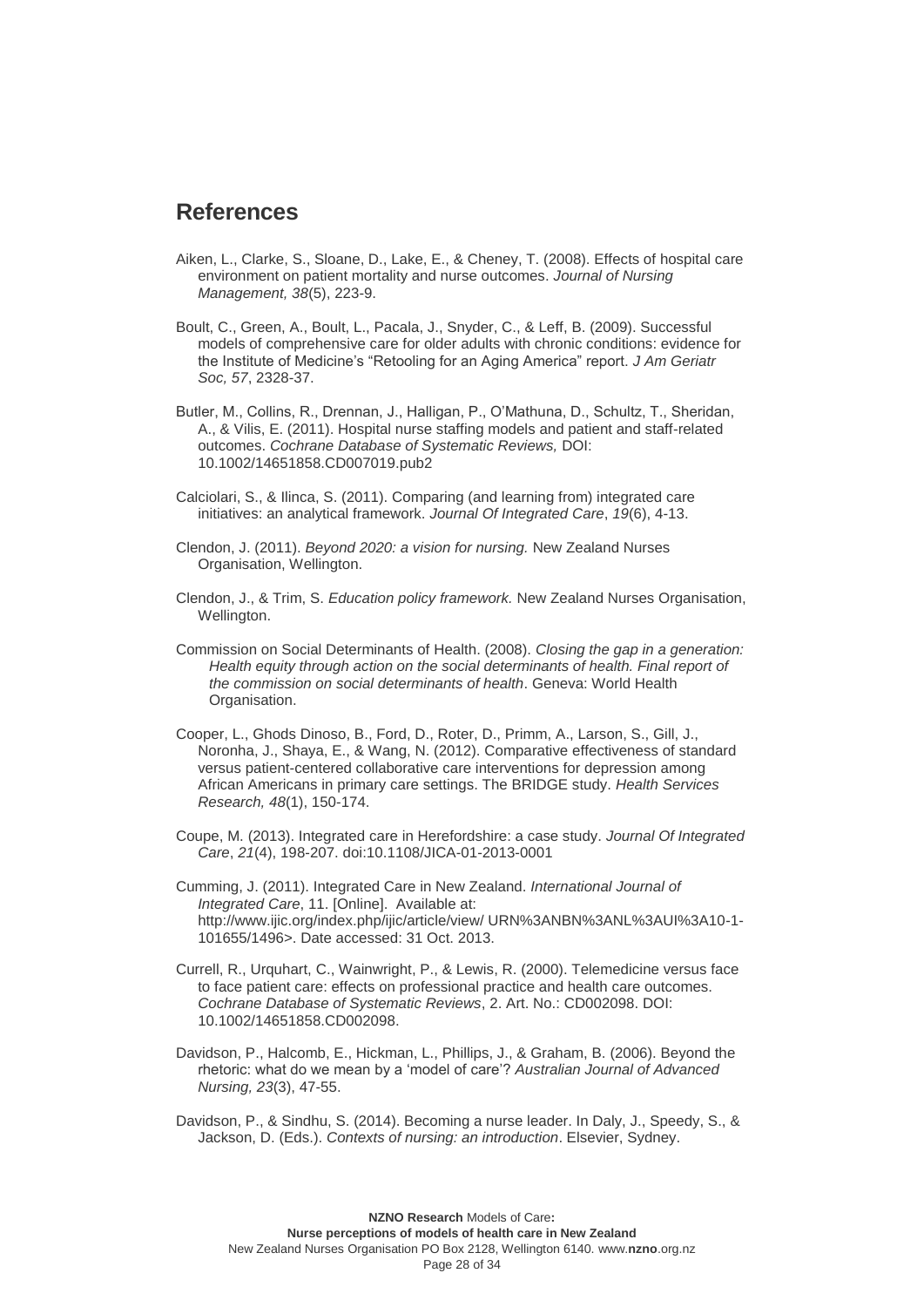- Durie, M. (2001). Cultural competence and medical practice in New Zealand. Paper presented at the Australian and New Zealand Boards and Council Conference, 22 November. Wellington, NZ.
- Francis, R. (2013). *Report of the Mid Staffordshire NHS Foundation Trust public inquiry. Executive summary*. Mid Staffordshire NHS Foundation Trust Public Inquiry, United Kingdom.
- Germain, P., & Cummings, G. (2010). The influence of nursing leadership on nurse performance: A systematic literature review. *Journal of Nursing Management, 18*(4), 425-439.
- Glynn, L., Murphy, A., Smith, S., Schroeder, K., & Fahey, T. (2010). Interventions used to improve control of blood pressure in patients with hypertension. *Cochrane Database of Systematic Reviews* DOI:10.1002/14651858.CD005182.pub4
- Graham-Smith, H., & Clendon, J. (2013). Clinical integration -- what will it mean for nurses?. *Kai Tiaki Nursing New Zealand*, *19*(7), 11.
- Griffiths, P., Edwards, M., Forbes, A., Harris, R., & Ritchie, G. (2007). Effectiveness of intermediate care in nursing-led in-patient units. *Cochrane Database of Systematic Reviews*, 2. Art. No.: CD002214. DOI: 10.1002/14651858.CD002214.pub3.
- Hamerton, H., Mercer, C., Riini, D., McPherson, B., Morrison, L. (2012). Evaluating Māori community initiatives to promote Healthy Eating, Healthy Action. *Health Promotion International* doi:101093/heapro/das048
- Health Quality and Safety Commission. (2012). Describing the Quality of New Zealand's health and disability services. Health Quality and Safety Commission, Wellington.
- Health Quality and Safety Commission. (2013). Statement of Intent. Health Quality and Safety Commission, Wellington.
- Jayadevappa, R., & Chhatre, S. (2011). Patient centered care a conceptual model and review of the state of the art. *The Open Health Services and Policy Journal, 4*, 15-25.
- Jones, D. &, Creed, D. (2011). Your basket and my basket: teaching and learning about Māori-Pakeha bicultural organizing. *Journal of Management Education, 35*(1):84- 101
- King, A. (2001). *Primary health care strategy.* Ministry of Health, Wellington.
- King, A., Boyd, M., Carver, P. & Dagley, E. (2011). Evaluation of a gerontology nurse specialist in primary health care: case finding, care coordination and service integration for at-risk older people. Waitemata District Health Board and University of Auckland, Auckland.
- Kruis, A., Smidt, N., Assendelft, W., Gussekloo, J., Boland, M., Rutten-van Mölken, M., & Chavannes, N. (2013). Integrated disease management interventions for patients with chronic obstructive pulmonary disease. *Cochrane Database of Systematic Reviews*, 10. Art. No.: CD009437. DOI: 10.1002/14651858.CD009437.pub2.
- Kuethe, M., Vaessen-Verberne, A., Elbers, R., & Van Aalderen, W. (2013). Nurse versus physician-led care for the management of asthma. *Cochrane Database of Systematic Reviews* DOI: 10.1002/14651858.CD009296.pub2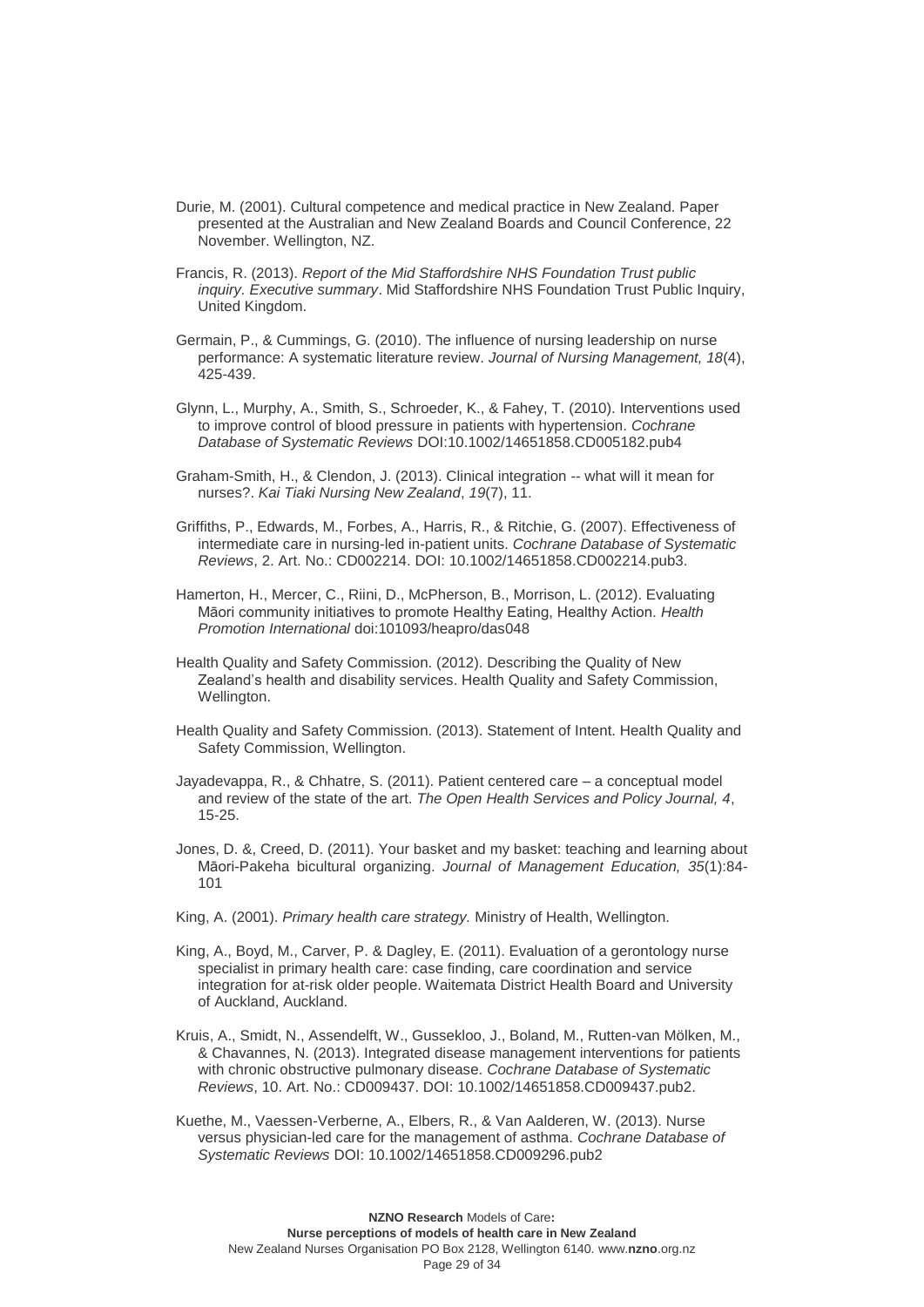- Laurant, M., Reeves, D., Hermens, R., Braspenning, J., Grol, R., Sibbald, B. (2004/9). Substitution of doctors by nurses in primary care. Cochrane Database of Systematic Reviews, 4, Art. No.: CD001271. DOI: 10.1002/14651858.CD001271.pub2.
- Matheson, D. (2013). From great to good; how a leading New Zealand DHB lost its ability to focus on equity during a period of economic constraint. Don Matheson, Wellington.
- McMurray, A., & Clendon, J. (In press). *Community health and wellness: primary health care in practice.* Elsevier, Sydney.
- Mead, N., & Bower, P. (2000). Patient-centredness: a conceptual framework and review of the empirical literature. *Social Science & Medicine, 51*, 1087-1110.
- Merry, S., Stasiak, K., Shepherd, M., Frampton, C., Fleming, T., & Lucassen, G. (2012) The effectiveness of SPARX, a computerized self help intervention for adolescents seeking help for depression: randomized controlled non-inferiority trial. *BMJ*  344:e2598 doi: 10.1136/bmj.e2598
- Ministry of Health. (2006). *Whakatataka Tuarua: Māori health action plan 2006-2011.* Ministry of Health, Wellington
- Ministry of Health. (2009). *Māori provider work programme*. Ministry of Health, **Wellington**
- Moffatt, J., & Eley, D. (2010). The reported benefits of telehealth for rural Australians. *Australian Health Review, 34*(3), 276-81.
- Monshat, K., Vella-Brodrick, D., Burns, J., & Herrman, H. (2011). Mental health promotion in the Internet age: A consultation with Australian young people to inform the design of an online mindfulness training programme. *Health Promotion International 27*(2):177-186
- Munn, Z., Tufanaru, C., & Aromataris, E. (2013). Recognition of the health assistant as a delegated clinical role and their inclusion in models of care: a systematic review and meta-synthesis of qualitative evidence. *International Journal of Evidence-Based Healthcare, 11*, 3-19.
- National Expert Commission. (2012). *A nursing call to action*. Canadian Nurses Association, Ottawa.
- Oda, K., & Rameka, M. (2012) Racism and cultural safety in nursing. *Contemporary Nurse 43*(1):107-112.
- Parker, D., Clifton, K., Shams, Ridhwan, & Young, J. (2012). The effectiveness of nurse-led care in general practice on clinical outcomes in adults with type 2 diabetes *JBI Database of Systematic Reviews.* Available: <http://www.joannabriggslibrary.org/jbilibrary/index.php/jbisrir/issue/view/25>
- Peri, K., Boyd, M., Foster, S., & Stillwell, Y. (2013). *Evaluation of the nurse practitioner in aged care.* MidCentral District Health Board, Central PHO, Palmerston North.
- Petri, L. (2010). Concept analysis of interdisciplinary collaboration. *Nursing Forum*, *45*(2), 73-82. doi:10.1111/j.1744-6198.2010.00167.x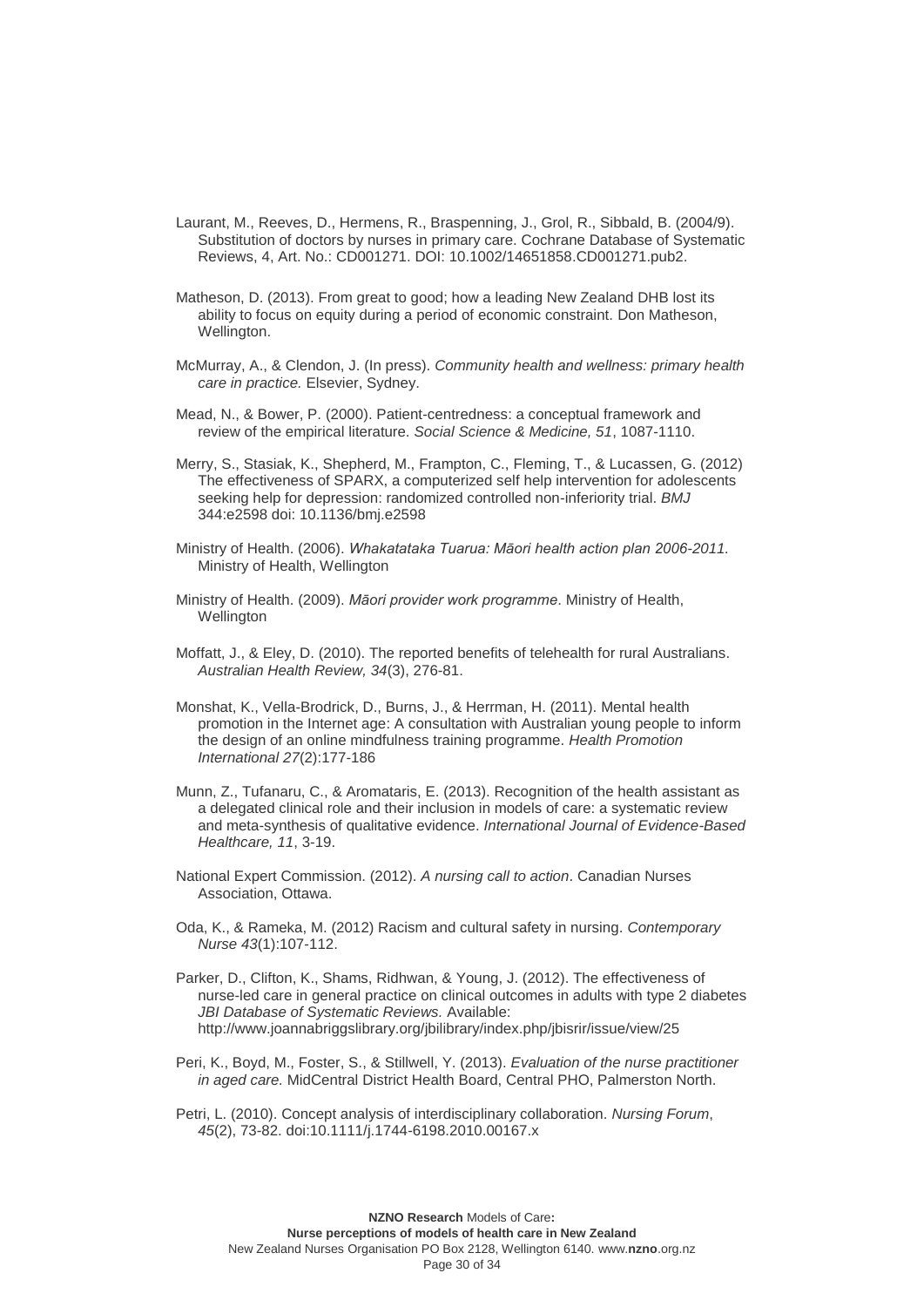- Queensland Health. (2000). *Changing models of care framework*. Queensland, Australia: Queensland Government Queensland Health.
- Reeves, S., Perrier, L., Goldman, J., Freeth, D., & Zwarenstein, M. (2013). Interprofessional education: effects on professional practice and healthcare outcomes (update). *Cochrane Database of Systematic Reviews*, 3. Art. No.: CD002213. DOI: 10.1002/14651858.CD002213.pub3.
- Rotter, T., Kinsman, L., James, E., Machotta, A., Gothe, H., Willis, J., Snow, P., & Kugler, J. (2010). Clinical pathways: effects on professional practice, patient outcomes, length of stay and hospital costs. *Cochrane Database of Systematic Reviews*, 3. Art. No.: CD006632. DOI: 10.1002/14651858.CD006632.pub2.
- Sargeant, J., MacLeod, T., & Murray, A. (2011). An interprofessional approach to teaching communication skills. *Journal Of Continuing Education In The Health Professions*, *31*(4), 265-267. doi:10.1002/chp.20139
- Schadewaldt, V., & Schultz, T. A systematic review on the effectiveness of nurse-led cardiac clinics for adult patients with coronary heart disease. *JBI Database of Systematic Reviews.* (2010). Available: <http://www.joannabriggslibrary.org/jbilibrary/index.php/jbisrir/article/view/100>
- Schaefer, T. (2010). Releasing time to care: the productive ward programme. Online. Available: [http://www.hiirc.org.nz/page/23013/releasing-time-to-care-the-productive](http://www.hiirc.org.nz/page/23013/releasing-time-to-care-the-productive-ward/?tab=2619&contentType=363§ion=8959)[ward/?tab=2619&contentType=363&section=8959](http://www.hiirc.org.nz/page/23013/releasing-time-to-care-the-productive-ward/?tab=2619&contentType=363§ion=8959) 24 September 2013
- Schmied, V., Mills, A., Kruske, S., Kemp, L., Fowler, C., & Homer, C. (2010). The nature and impact of collaboration and integrated service delivery for pregnant women, children and families. *Journal of Clinical Nursing, 19*, 3516-3526.
- Scott, A., Sivey, P., Ait Ouakrim, D., Willenberg, L., Naccarella, L., Furler, J., & Young, D. (2011). The effect of financial incentives on the quality of health care provided by primary care physicians. *Cochrane Database of Systematic Reviews*, 9. Art. No.: CD008451. DOI: 10.1002/14651858.CD008451.pub2.
- Smith, S., Allwright, S., & O'Dowd, T. (2007). Effectiveness of shared care across the interface between primary and specialty care in chronic disease management. *Cochrane Database of Systematic Reviews*, 3. Art. No.: CD004910. DOI: 10.1002/14651858.CD004910.pub2.
- Spilsbury, K., & Meyer, J. (2004). Use, misuse and non-use of health care assistants: understanding the work of health care assistants in a hospital setting. *Journal of Nursing Management, 12*, 411-8.
- Teekman, E. (2012). In search of nursing: the long term impact of the New Zealand health reforms on nursing. PhD thesis. Massey University, Palmerston North.
- Te Puni Kōkiri. 2006. *Te Whanaungatanga a te Karauna me te Māori: Crown Māori Relationship Instruments: A guidelines and advice for Government and State Sector Agencies*. Te Puni Kōkiri: Wellington.
- Timmins, N., & Ham, C. (2013). The quest for integrated health and social care: a case study in Canterbury, New Zealand. The Kings Fund: London.
- Tomey, A. M. (2009). Nursing leadership and management effects work environments. *Journal of Nursing Management, 17*(1), 15-25.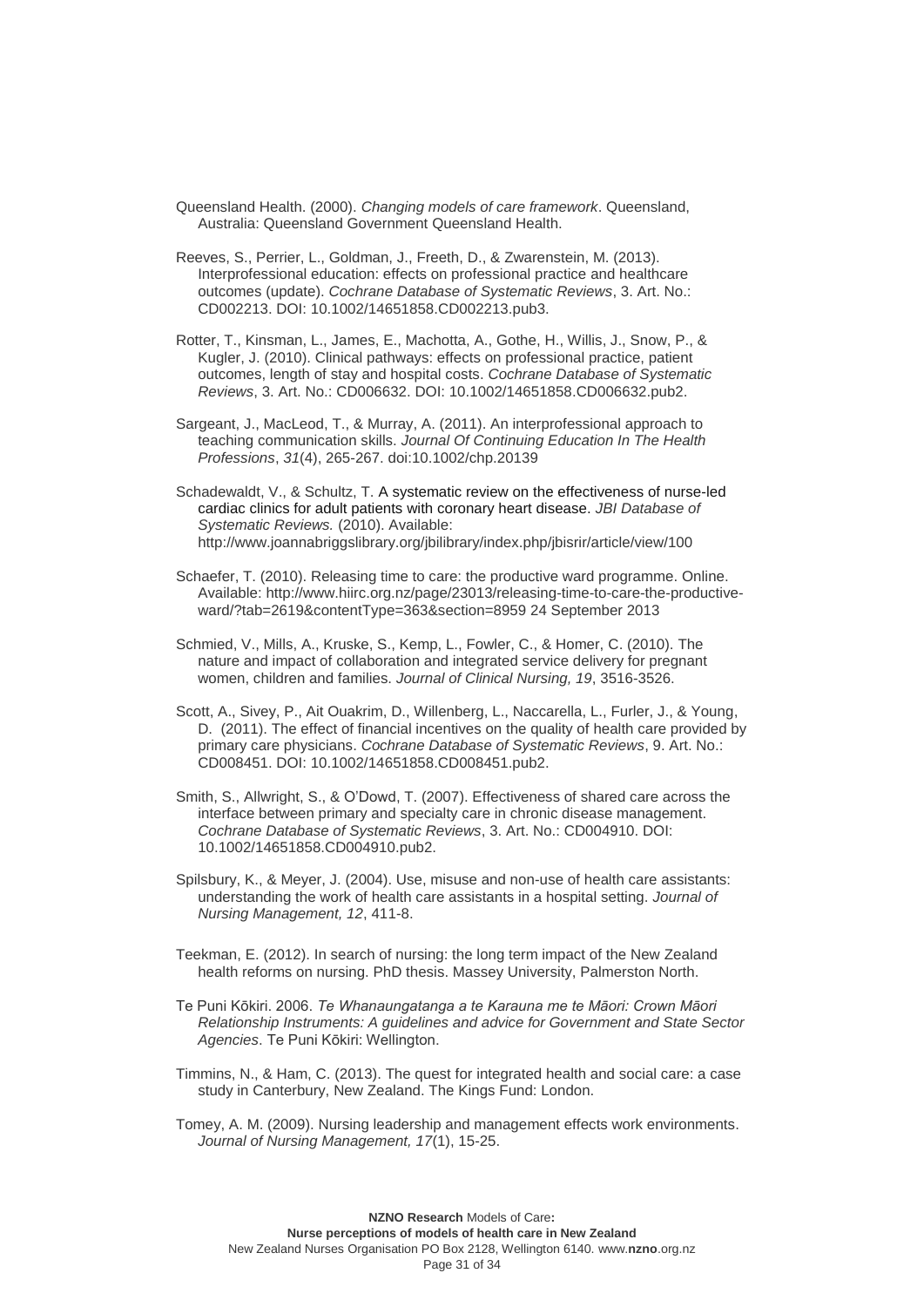- UMR Research. (2009). *Connected Health: ICT Research 2009*. Ministry of Health, Wellington.
- Wilkinson, J., Carryer, J., Adams, J., & Chaning-Pearce, S. (2011). *Evaluation of the diabetes nurse specialist prescribing project.* Massey University, Palmerston North.
- Wilson, H. (2008). Becoming 'patient-centred': a review. *New Zealand Family Practitioner, 35*(3), 164-70.
- Wong, C. A., & Cummings, G. G. (2007). The relationship between nursing leadership and patient outcomes: A systematic review. Journal of Nursing Management, 15(5), 508-521.
- World Health Organisation. (2008). *Primary health care: Now more than ever*. Geneva: World Health Organisation.
- Wright, S., & McSherry, W. (2013). A systematic literature review of releasing time to care: The productive ward. *Journal of Clinical Nursing, 22*(9-10), 1361-1371. doi:http://dx.doi.org/10.1111/jocn.12074
- Zwarenstein, M., Goldman, J., Reeves, S. (2009). Interprofessional collaboration: effects of practice-based interventions on professional practice and healthcare outcomes. Cochrane Database of Systematic Reviews, 3. Art. No.: CD000072. DOI: 10.1002/14651858.CD000072.pub2.

## <span id="page-31-0"></span>**Acknowledgements**

NZNO would like to acknowledge the nurses and other health professionals who took time to complete the survey, took part in an interview, or contributed to the discussion at the NZNO Annual General Hui held at Pipitea Marae in August 2013.

## <span id="page-31-1"></span>**Glossary**

| Aroha         | empathy and compassion                                                                                                                   |
|---------------|------------------------------------------------------------------------------------------------------------------------------------------|
| Awhi          | To embrace or cherish                                                                                                                    |
| Hapū          | Sub tribe                                                                                                                                |
| Iwi           | Tribe                                                                                                                                    |
| Kaumātua      | Elder – either male or female                                                                                                            |
| Kaupapa Māori | Māori ideology - a philosophical doctrine,<br>incorporating the knowledge, skills, attitudes<br>and values of Maori society.             |
| Mana          | Respect, honour, prestige, integrity                                                                                                     |
| Manaakitanga  | Goodwill - a commitment to working together<br>within an environment of trust, respect and<br>generosity towards each other. Recognising |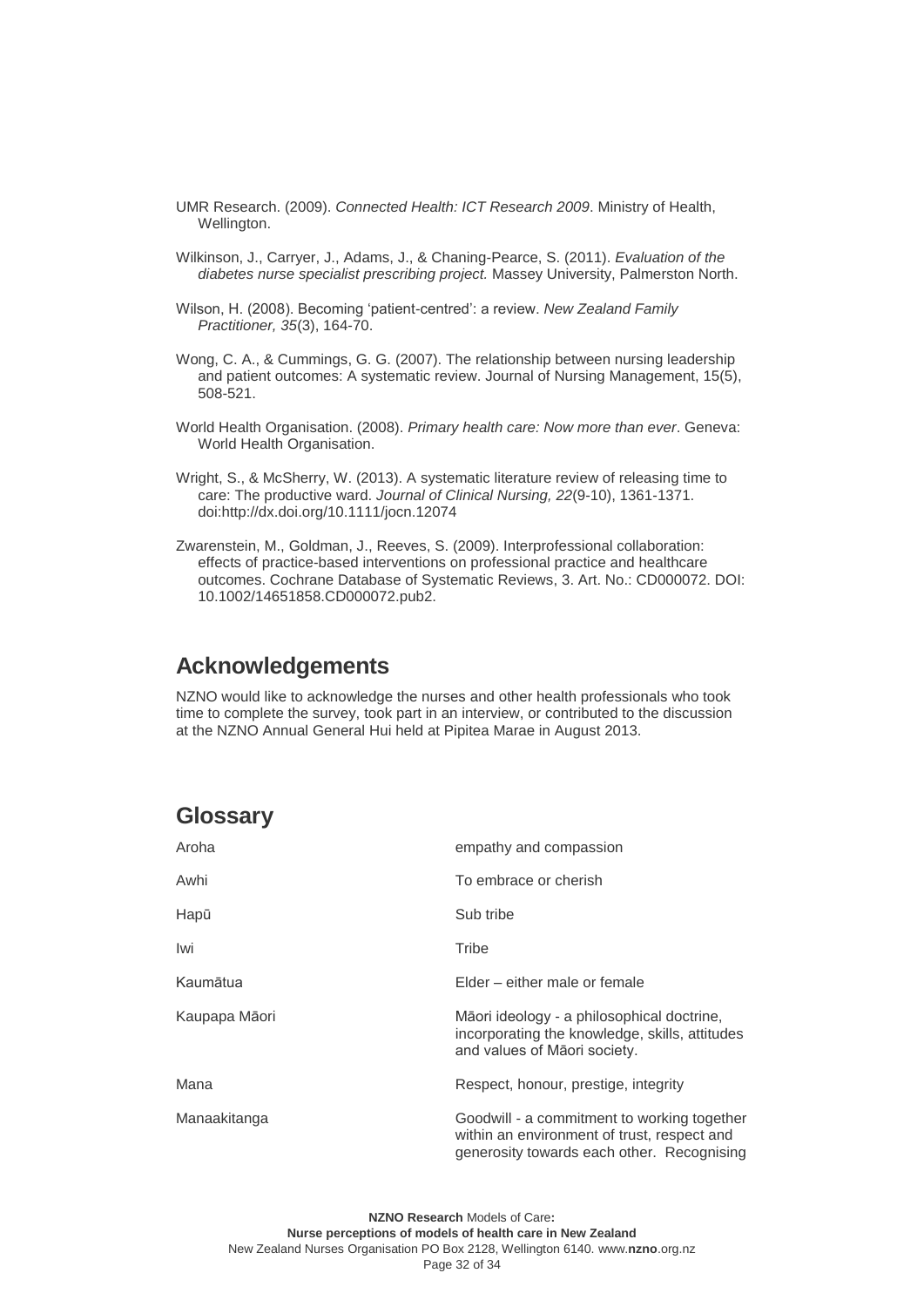|                      | and understanding the capabilities and<br>constraints each party brings to the<br>relationship (Te Puni Kokiri, 2006)                                                                                                                                                                                                                                                                                                                                       |
|----------------------|-------------------------------------------------------------------------------------------------------------------------------------------------------------------------------------------------------------------------------------------------------------------------------------------------------------------------------------------------------------------------------------------------------------------------------------------------------------|
| Mātauranga Māori     | Māori knowledge and the body of knowledge<br>originating from Māori concepts including<br>the Māori world view and perspectives,<br>Māori creativity and cultural practices,<br>including language and traditional and<br>environmental knowledge.                                                                                                                                                                                                          |
| Ngā Manukura o Āpōpō | Māori nursing and midwifery professional<br>development programme - see<br>www.ngamanukura.co.nz                                                                                                                                                                                                                                                                                                                                                            |
| Pono                 | integrity, doing the right thing, honesty                                                                                                                                                                                                                                                                                                                                                                                                                   |
| Rangatiratanga       | Sovereignty, right to exercise authority,<br>leadership                                                                                                                                                                                                                                                                                                                                                                                                     |
| Tauiwi               | Non-Māori, foreigner, European                                                                                                                                                                                                                                                                                                                                                                                                                              |
| Te Rūnanga           | The national and regional body to represent<br>the needs, concerns and interests of Māori<br>members, and to lead NZNO on the<br>development of processes Māori within<br>NZNO.                                                                                                                                                                                                                                                                             |
| Tika                 | just, fair or true                                                                                                                                                                                                                                                                                                                                                                                                                                          |
| Tikanga              | Correct procedures, customs, habits, lore                                                                                                                                                                                                                                                                                                                                                                                                                   |
| Tuakana teina        | Refers to a reciprocal relationship between<br>an older (tuakana) person and a younger<br>(teina) person and is specific to teaching and<br>learning in the Māori context. Arapera Royal<br>Tangaere (1997) refers to a strategy of<br>learning that is significant to Maori: that of<br>tuakana and teina, where the more skilled<br>peer, or tuakana, scaffolds the less<br>competent child, or teina, to a higher level of<br>understanding and knowing. |
| Tūkaha               | To strengthen or building on our strengths                                                                                                                                                                                                                                                                                                                                                                                                                  |
| Wairua               | Spirit, soul, attitude, spiritual (Ngā Pae o te<br>Māramatanga academic journal website:<br>review.mai.ac/info/glossary) To some, the<br>wairua resides in the heart or mind of<br>someone while others believe it is part of the<br>whole person and is not located at any<br>particular part of the body (Māori dictionary<br>website: Māoridictionary.co.nz).                                                                                            |
| Wairuatanga          | Spirituality, recognition and valuing of<br>spirituality                                                                                                                                                                                                                                                                                                                                                                                                    |